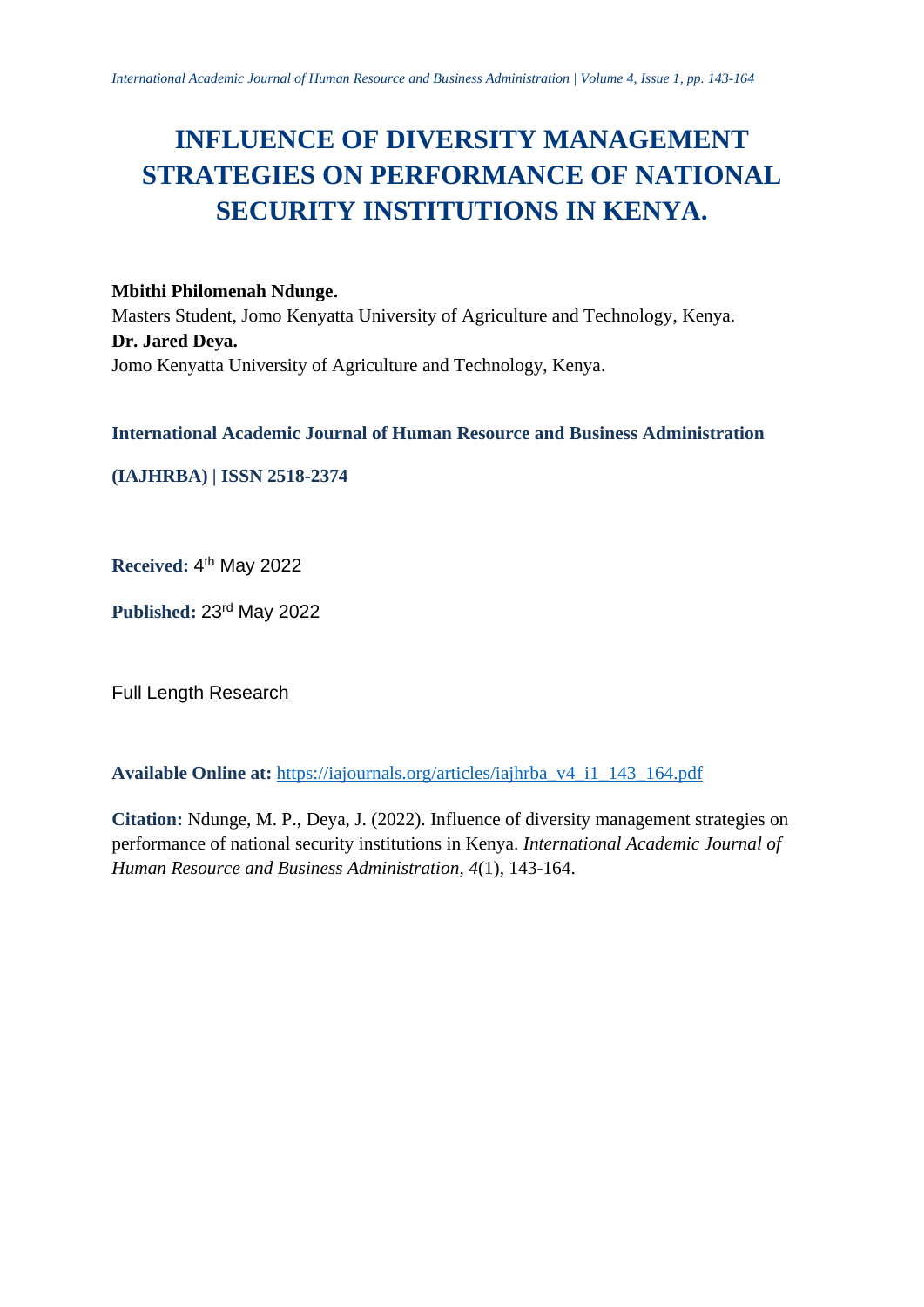# **ABSTRACT**

The objective of this study was to establish the influence of diversity management strategies on performance of institutions in the security sector in Kenya. The specific objectives of the study were to examine the influence of targeted recruitment strategy, career-focused leadership strategy, inclusion training strategy and diversity needs assessment strategy on performance of national security institutions in Kenya. The study adopted descriptive research design. The units of analysis were the national security institutions in Kenya comprising of Kenya Armed Forces, Kenya Air Force, Kenya Navy, National Intelligence Service, Kenya Police Service, Kenya Administration Police, Directorate of Criminal Investigation, Independent Policing Oversight Authority, Directorate of Public Prosecution and Ethics and Anti-Corruption Commission. The units of observation were the management staff working at the head offices of these security institutions in Nairobi, Kenya. The target population was the 710 senior and middle managers targeted from the national security institutions in Kenya. Stratified random sampling technique was employed to select 10% (71) respondents from the target population. The study utilized both primary and secondary data. Prior to the main study, pilot testing was conducted to measure the validity and reliability of the data. Primary data was collected from questionnaires distributed to the senior managers. Qualitative and quantitative analysis of data was done to answer the research questions of this study. The researcher used Statistical Package for Social Sciences (SPSS Version 25) analysis software to aid in calculation of descriptive statistics. This enabled the researcher generate statistics such as

percentages, frequencies, distribution, (mean scores and standard deviations. Qualitative data as analyzed through an evaluation of the common notions and were presented in the form of a discussion. The study also conducted inferential analysis involving multiple regression analysis. The study found that target recruitment, career-focused leadership, inclusion training and diversity needs assessment are great contributors to the performance of national security institutions. Diversity management strategies play a great role on performance the Security Organs in Kenya. National Security Institutions can leverage on their reputation, remuneration packaging, as well as job security as some of the core factors in attracting and recruiting quality talents. The Institutions could formulate and adopt career-focused leadership styles that uphold diversity practices which will enhance interaction amongst personnel across all cadres. There is need to enhance inclusion training through establishing core training curriculum that considers diverse management in the institutions. There is also need to provide in-service training, capacity building as well as knowledge, skills and abilities for the staff working in these institutions. The organizations diversity climate needs to be developed and implemented in the National Security Institutions. The personnel working in the national security institutions should receive training to understand how diversity needs is manifested across all levels of the employee and organization experience.

**Key Words:** Diversity management strategies, performance, targeted recruitment, career-focused leadership, inclusion training and diversity needs assessment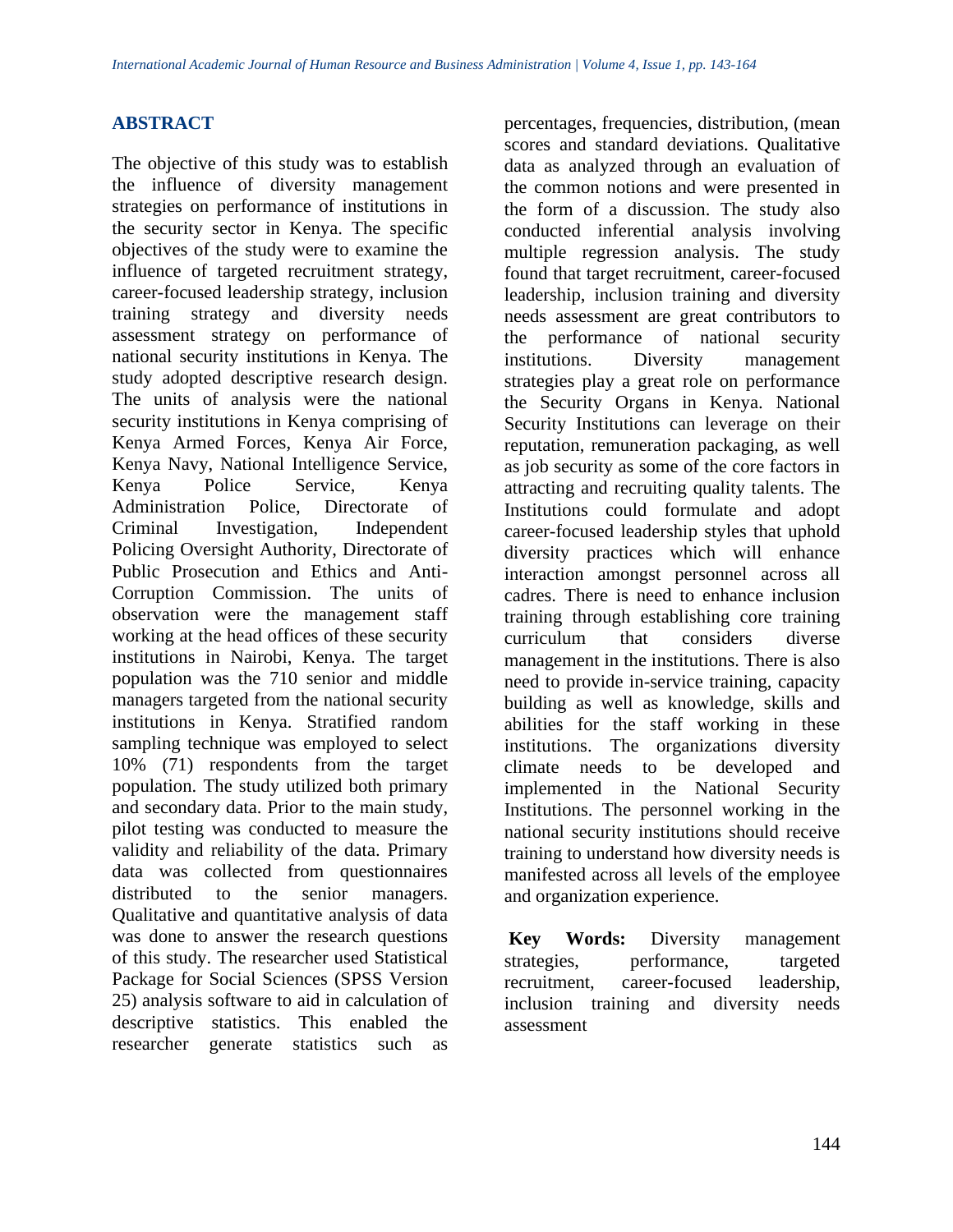## **INTRODUCTION**

Diversity management is a process whose aim is to craft and maintain a positive work atmosphere where the comparisons and contrasts of individuals are esteem. Accordingly, diversity management is a commitment to recognize and embrace the various dimensions that make individuals unique in an environment that promotes, appreciates and celebrates diversity. To Davis, Frolova and Callahan (2016), diversity management strategies refer to firms' actions that aim to promote greater inclusion of employees from different backgrounds into an organizations structured through specific policies and programs where the similarities and differences of individuals are valued and everybody is equally enabled to perform and achieve organizational objectives and personal development. Nnadi and Chinedu (2019) contend that firms can implement best practices of managing diversity to maintain competitiveness in the market.

Organizations with well managed diversity are effective and steer ultimately producing corporate cultures that have new perspectives, pioneering capabilities and fresh ideas necessary to survive. Nyakoi (2020) indicated that diversity management strategies enhance organizational productivity, viability, level of innovation and sustained competitiveness hence overall performance. Organizations have formulated and implemented several strategies to diversity management resulting to better performance outcomes. Building an inclusive culture within organizations requires a long term strategy effort. Making everyone to be respected and valued Farndale (2015) notes those strategies which enhance involvement and fairness promotes more inclusive, high performing teams and organizational environments. Organizations that adopt diversity management strategies based on the acknowledgement of the role of workforce diversity on performance of their organization; do find ways to engage a heterogeneous workforce which provides a mix of skills in the organization.

In its Global Diversity and Inclusion study, the Society of Human Resources Management rates China as 44th out of 47 countries in its Global Diversity Readiness Index, based on national diversity, workplace inclusion, social inclusion, government inclusion and legal framework. In the last 50years, diversity has been approached as legality in countries like the US, where organizations were prohibited by law to discriminate any person on any basis. However in the recent years, organizations have realized that workforce diversity is not just a legal issue, but a concept that must be embraced in any organization for it to run successfully (Bedi, lakra, & Gupta, 2018). Shagufta and Siddharth (2021) reiterated that in Europe the society no longer works nor lives in an island; people are now part of the economy with competition coming from all over the continent.

In Asia, Huong, Alexander, Jane, Connie and Jan (2020) revealed that embracing, maximizing and capitalizing on workplace diversity has become an important asset for management today. In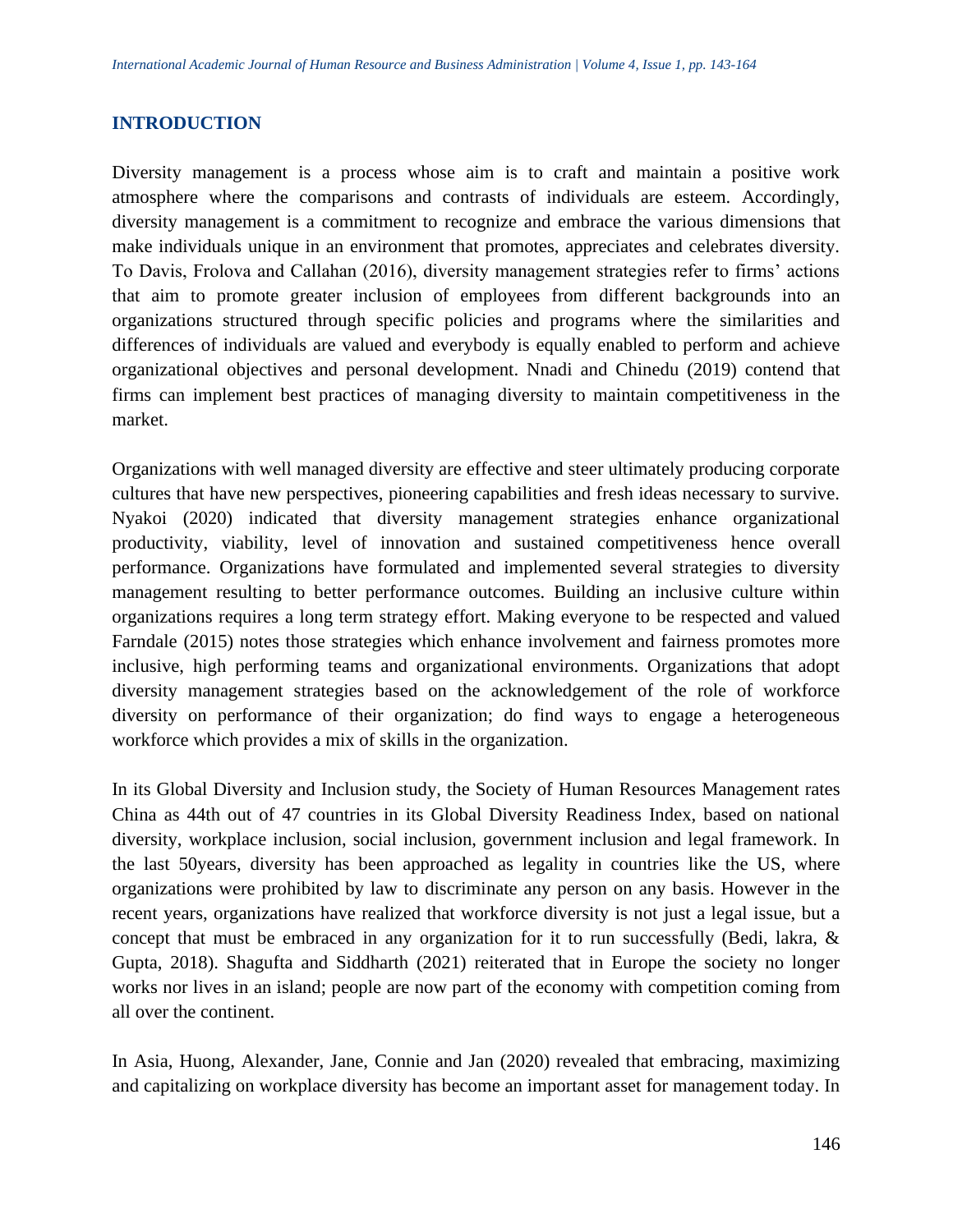India, managing diversity is a complex and unique HR issue in India due to its religious and cultural diversity and the use of legislation by the Indian state to tackle societal inequities and complexities. Bangalore is the IT hub of India and companies show much wider variety of workforce diversity at the organizational level. Around 30% to 32% of the female workforce has been recruited by IT organizations and it is the major recruiter of women workforce in India (Rana, Alain, Angela & Wambura, 2020). Due to this reason that profit making, governments and non-profit making organizations need to embrace diversity so as to become more innovative and open to change.

In the African region, managing diversity strategically is a value-adding HR function that enhances organizational performance. Akobo and amisah (2018) indicated that The identifiable socio-cultural formation in Africa does not leave out racial diversity, as globalisation has also made Africa home to migrants. Countries like South Africa have a high presence of racial identity because of their social structure. Nnadi and Chinedu (2019) shows that African organizations with high levels of well managed diversity are effective and steering ultimately producing corporate cultures that have new perspectives, pioneering capabilities and fresh ideas necessary to survive. Diversity management is gradually being adopted in many Nigerian organizations. Even though there are concerted efforts to invest in workforce diversity management to boost employee morale, employee retention and organization performance, organizations rarely achieve their expected benefits.

The promotion of workforce diversity is also very low among Nigerian institutions given that diversity initiatives have no basis in law in most of the organizations. In Ghana, Abdulai (2020) highlights that discrimination exists subtly in the public sector, with gender, ethnicity and regionalisation dominant amongst other social identities. Consequently, policies act as an instruction to promote integration of the Ghanaian people and 'prohibit discrimination and prejudice' on the grounds of diversity differences. Closer home, Samwel (2020) argued that diversity has numerous advantages in manufacturing industries in Tanzania. However, despite the numerous advantages, the findings further indicate that the effectiveness of workforce diversity in manufacturing industries in Tanzania is cropped up with several disadvantages.

The new constitution in Kenya provides a legal framework for combating discrimination; but beyond that, it also lays the groundwork for the positive discrimination of marginalized groups. Deriving from the constitution, a "National Cohesion and Integration Policy" was enunciated to deal with difficulties in enhancing national cohesion and integration. The Constitution obliges the state to provide for the representation of minorities and marginalized groups in governance, and to provide access to employment and special opportunities in educational and economic fields. Nyakoi (2020) indicated that effective implementation of constitutional provisions is expected to diffuse the grievances of marginalized groups. Following these prescriptions, a new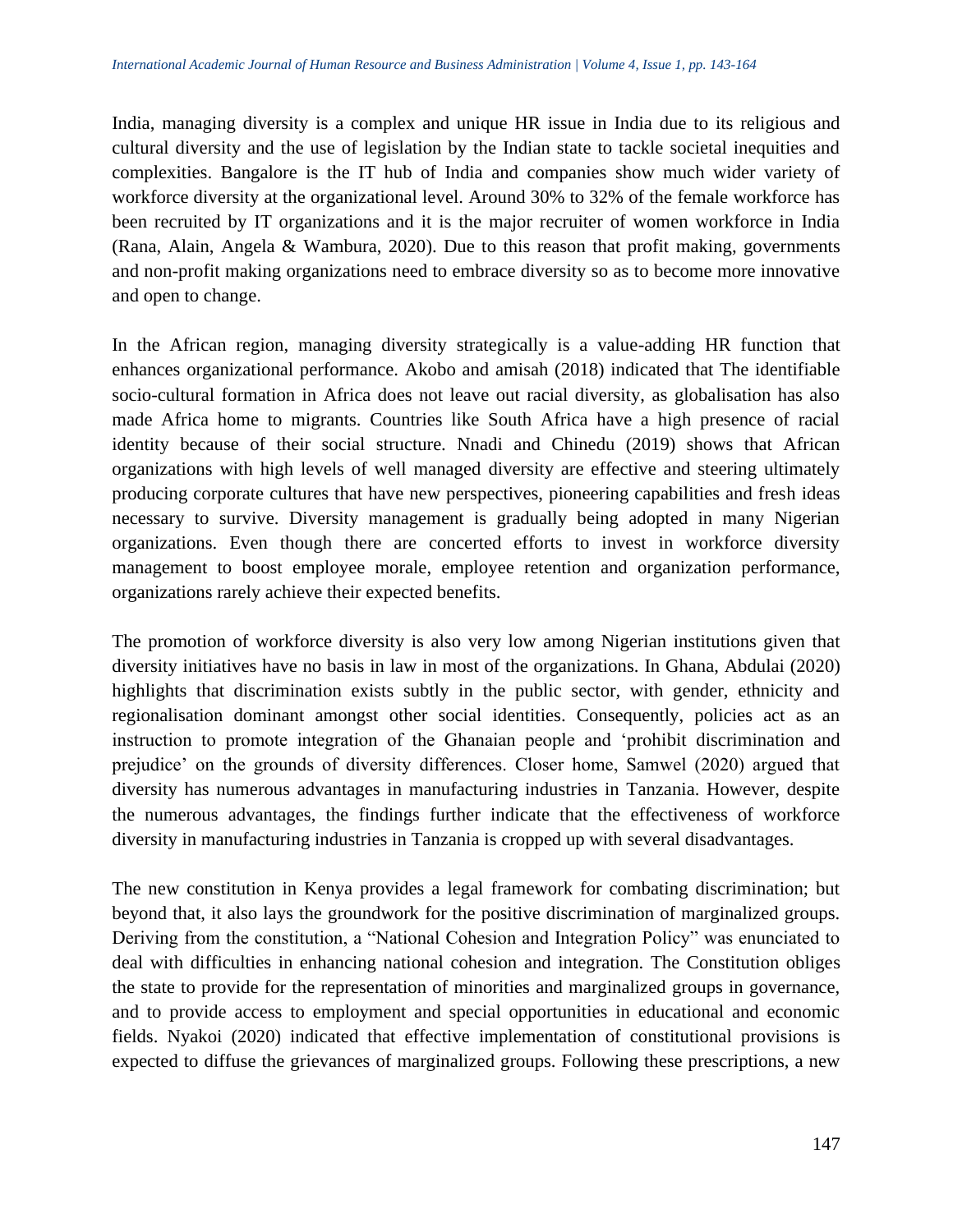law was introduced requiring that one third of elective bodies should be made up of marginalized groups.

The security institutions play a critical role in enhancing the security of persons and property in a country. Security of citizens and protection of national interests are at the core of every State. In Kenya the main player in the security industry is the Government which has been entrusted by the constitution to protect Kenya's territorial integrity and sovereignty, its people, their rights, freedoms, property, peace, stability and prosperity and other national interests against internal and external threats as enshrined in the Constitution the Constitution of Kenya, 2010 (Chapter 14 sec.238). The National security organs are the Kenya Defense Forces (KDF), National Intelligence Service (NIS) and National Police Service (NPS).

These employees and managers have varied thought process, world views, perceptions and culture and with effective diversity management strategy in place can lead to enhanced institutional harmony and effectiveness. According to the annual report of National Police Service 2020, 80% of absenteeism among police officers was attributed to reduced motivation and staff morale, and provoked conflict between officers of the lower ranks and those of senior ranks which are outcomes of diversity. It further contends that less effective strategies to management of diversity was the root course of absenteeism thus poor performance of the service. If diversity in employees is not managed well, there is possibility of increased turnover of employees in the organization and ineffective communication amongst staff members that will affect performance. This study sought to establish the influence of diversity management strategies on performance of national security institutions in Kenya.

# **STATEMENT OF THE PROBLEM**

In the modern era, organizational performance is affected by the cumulative performance of individual employees. As such, positive consequences of diversity at the employee level also go about as inherent and variables in developing employee cooperation. According to Nnadi and Chinedu (2019), diversity management promotes creativity, innovative problem solving and productivity, through sharing of diverse ideas and perspectives. The Constitution of Kenya 2010, advocates for inclusivity in regards to employment in the public sector, thus national security institutions portray a balanced diversity in their workforce with regards to ethnic composition, gender, age, academic qualifications and representation minority groups (Nyakoi, 2020).

Nyakoi (2020) conducted a study on workforce diversity management and employee performance in Pharmacy and Poisons Board, Kenya and established that a well-balanced workforce in terms of gender, ethnicity and education especially at the top leadership and management, provides a diverse insightful and transformative leadership and managerial decisions. Otsudi (2017) studied diversity management strategies and the performance of the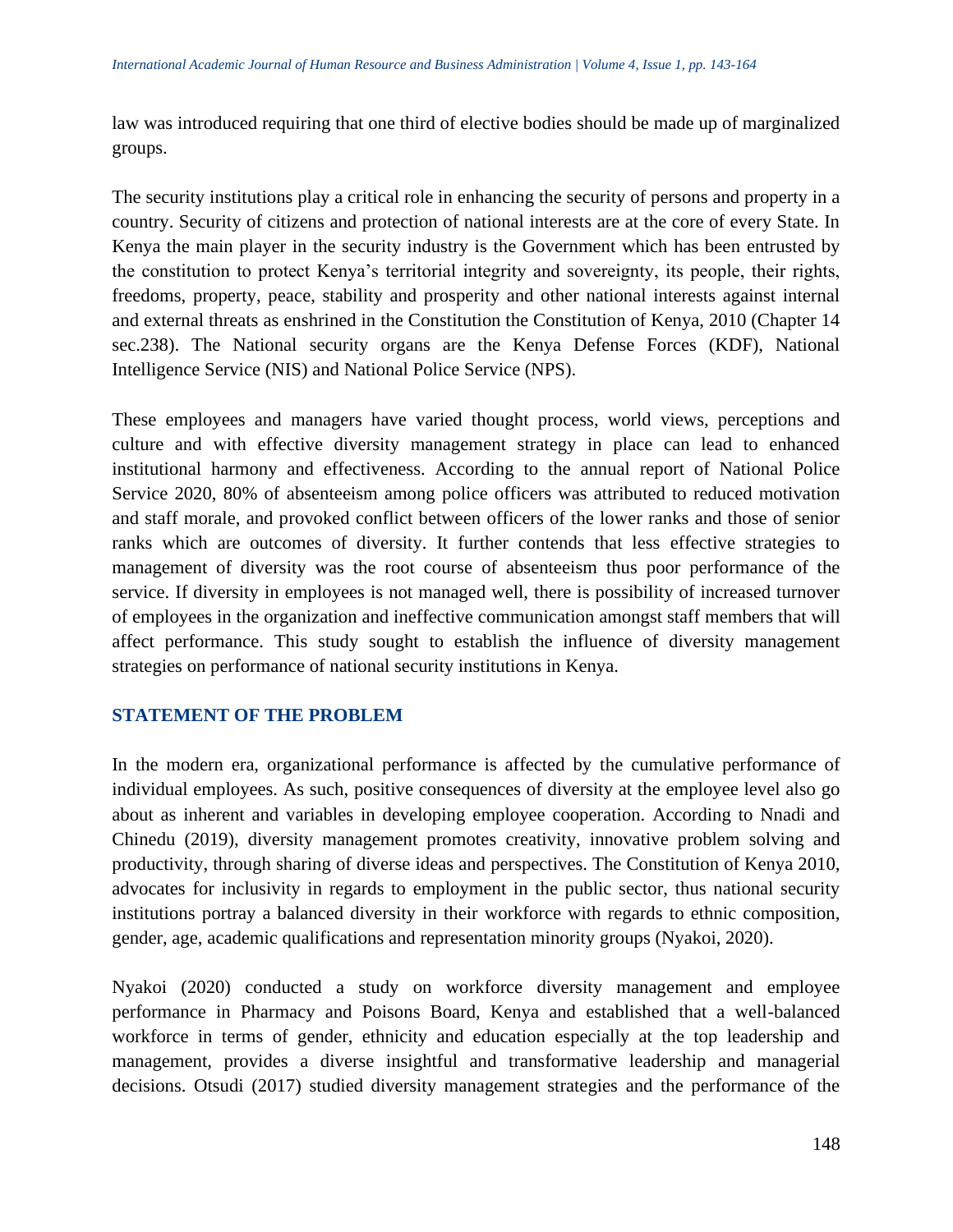National Social Security Fund, Kenya and found that NSSF has adopted diversity management strategies in the hiring process, education through training and career development, fairness and policy review, encouraging interaction among employees, commitment from top leadership and compensation of workforce.

Nzau and Guyo (2018) studied the challenge of securing Kenya with a view of past experience, present challenges and future prospects and found that the security institutions have policies on gender and disability mainstreaming, training but none on ethnic inclusivity, age consideration and attraction and retention policies. Despite their importance, there had been complaints about the low quality of services as offered by the security institutions and state institutions in general for a long time. According to the annual report of National Police Service 2020, 80% of absenteeism among police officers was attributed to reduced motivation and staff morale, and provoked conflict between officers of the lower ranks and those of senior ranks which are outcomes of diversity.

In addition, there has been low involvement and participation by various groups in national security service especially in the managerial and leadership positions which is below the onethird constitutional requirement an aspect that is against diversity management and empowerment policies. As a result, cases of crime have been increasing with 88,268 and 93,411 reported in years 2018 and 2019 respectively. In spite of the evident gaps, the available studies had focused on different conceptual relationships, contexts and adopted varying methodological approaches hence the knowledge gap. It was against this backdrop that the study sought to fill this gap by investigating the influence of diversity management strategies on performance of institutions in the security sector in Kenya.

# **OBJECTIVES OF THE STUDY**

The general objective of the study was to establish the influence of diversity management strategies on performance of institutions in the security sector in Kenya.

The specific objectives of the study were:

- i. To examine the influence of targeted recruitment strategy on performance of institutions in the security sector in Kenya.
- ii. To assess the influence of career-focused leadership strategy on performance of institutions in the security sector in Kenya.
- iii. To establish the influence of inclusion training strategy on performance of institutions in the security sector in Kenya.
- iv. To explore the influence of diversity needs assessment strategy on performance of institutions in the security sector in Kenya.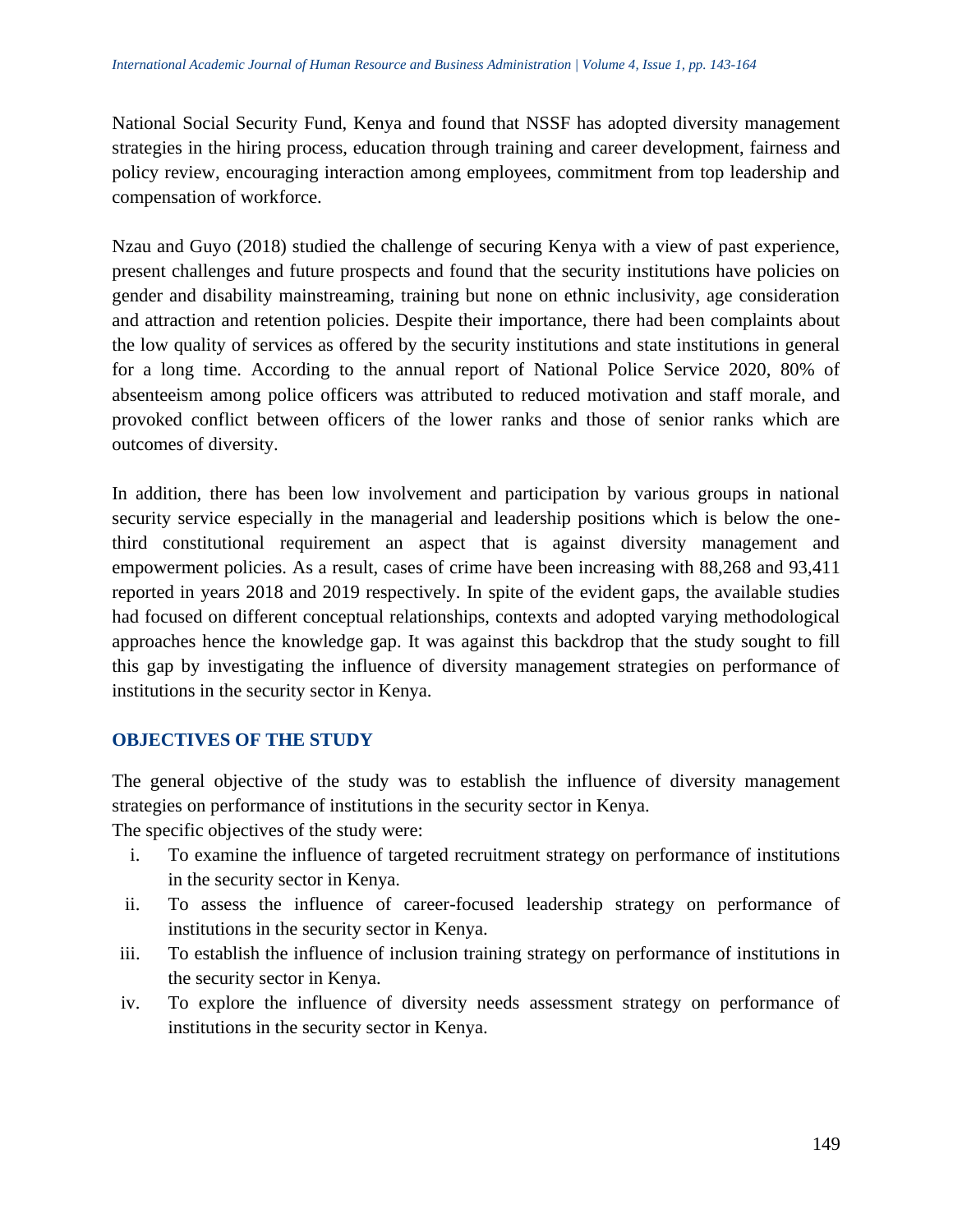## **THEORETICAL REVIEW**

#### **Resource-Based View Theory**

Resource Based View (RBV) theory was founded by Wernerfelt (1984) to develop the concept that method of a company is a feature of the complement of the assets apprehended. The RBV theory examines the impact of organization resources and capabilities on competitive advantage that leads to overall organizational performance. The theory strongly emphasizes the development and efficient utilization of organization-specific assets (Niazi, 2011). According to the RBV, organizations success is primarily rests upon a superior asset base. The resources and capabilities that are not conditioned into sustaining activities and business processes will not have positive impact on an organizational performance. The main focus of RBV is how the implementation of diversity strategies will be affected by organization's resources. There are four categories of resources that firm possess: physical capital, financial capital, human capital, and corporate capital resources.

These resources can either assist or inhibit the operations of the organization, therefore, organizations try to use these resources in ways that will course assist and improve its performance. From a business perspective, organization that is more diverse gain an advantage compared to organizations that are homogenous. Yang and Konrad (2011) found that firms with more diversity management strategies in place experienced lower levels of turnover and that diversity management strategies interacted positively with an innovation strategy, resulting in higher productivity and better performance. The RBV is the common point where all humancentered assets come into play when it comes to performance.

According to Hitt et al (2005) an organization unique resources and capabilities provide the basis for a strategy. Resources can either facilitate or inhibit an organization from efficiently developing and implementing organizations strategies, the qualities of resources held by organizations determines its performance. Theory shows that, organizations must ensure that it has enough resources in order to carry out diversity management strategies effectively. Organizations also seek to attain the progression by growing their strengths, reducing their weaknesses, identifying and exploiting their opportunities and overcoming their threats. This is important since every organization aspires to emerge more efficient and remain relevant in the fast-changing environment (Wernerfelt, 2011). As such, competencies have a tendency to advance firm and individual participation and adaptable to diversity management processes. The RBV is therefore anchored on the first objective which seeks to examine the effects of targeted recruitment on performance of institutions in the security sector in Kenya.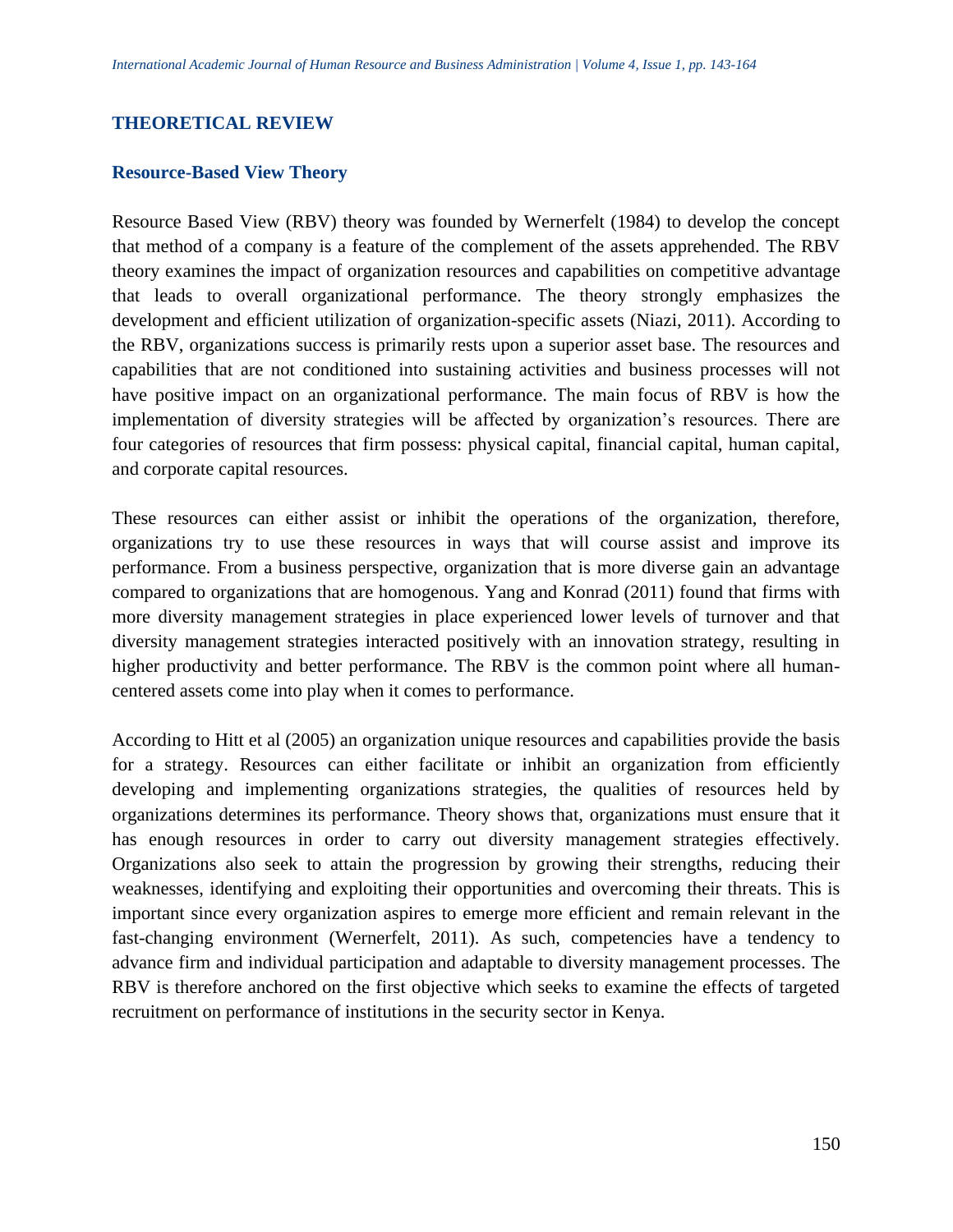# **Upper Echelon Theory**

Upper echelon theory (UET) (Harmbrick and Mason, 1984) suggests that the managerial background characteristics or traits can predict organizational outcomes such as planned choices and performance levels. UET was based on strategic top leadership and suggests that individual characteristics influences decision making process since leaders will make a decision based on their cognitive, social and physiological traits. The theory also states that the top leadership different characteristics such as age, career specialization, tenure and education levels affect their decisions on strategy and it will directly affect organization strategy choice and organizational performance (Nielsen 2010).

Harmbrick and Mason, (1984) argues that organizations wishing to attract retain and benefit from diverse talent are often advised to begin by increasing the diversity of their senior management teams since these teams will be sensitive to the issues of attracting, retention and advancement of diverse employees. They further argue that organizational performance levels can be enhanced through senior management team heterogeneity thus EUT explains why organizations differ and focuses on the effect of leadership have on this differences and how it affects organizational performance. The individuals evaluate their own effort-to-compensation ratio to that of another person, and the end result is a loss in motivation.

The theory posits that employees seek to maintain equity between the input they bring into a job (education, time, experience, commitment and effort) and the outcome they receive from it (promotion, recognition and increased pay) against the perceived inputs and outcomes of other employees. When compared to others, individuals want to get paid fairly according to the contributions in the organization. As such leaders seek to enhance their decisions by pursuing careers, skills and specializations that increase their performance. The theory is therefore essential in assessing the influence of career-focused leadership strategy on performance of institutions in the security sector in Kenya.

# **Human Capital Theory**

The central premise of human capital theory is that "education and training are the most important investments in human capital" (Becker, 1994). Human Capital theory views training as an activity in an organization that is developed to increase employees work commitment and performance. Employees performance and the results achieved can then be considered as a return on investment and assessed in terms of costs and benefits (cited in Bratton, 2007). It is a theory that can explain workplace learning. This theory focuses on how diversity training can enhance the human capital value of employers.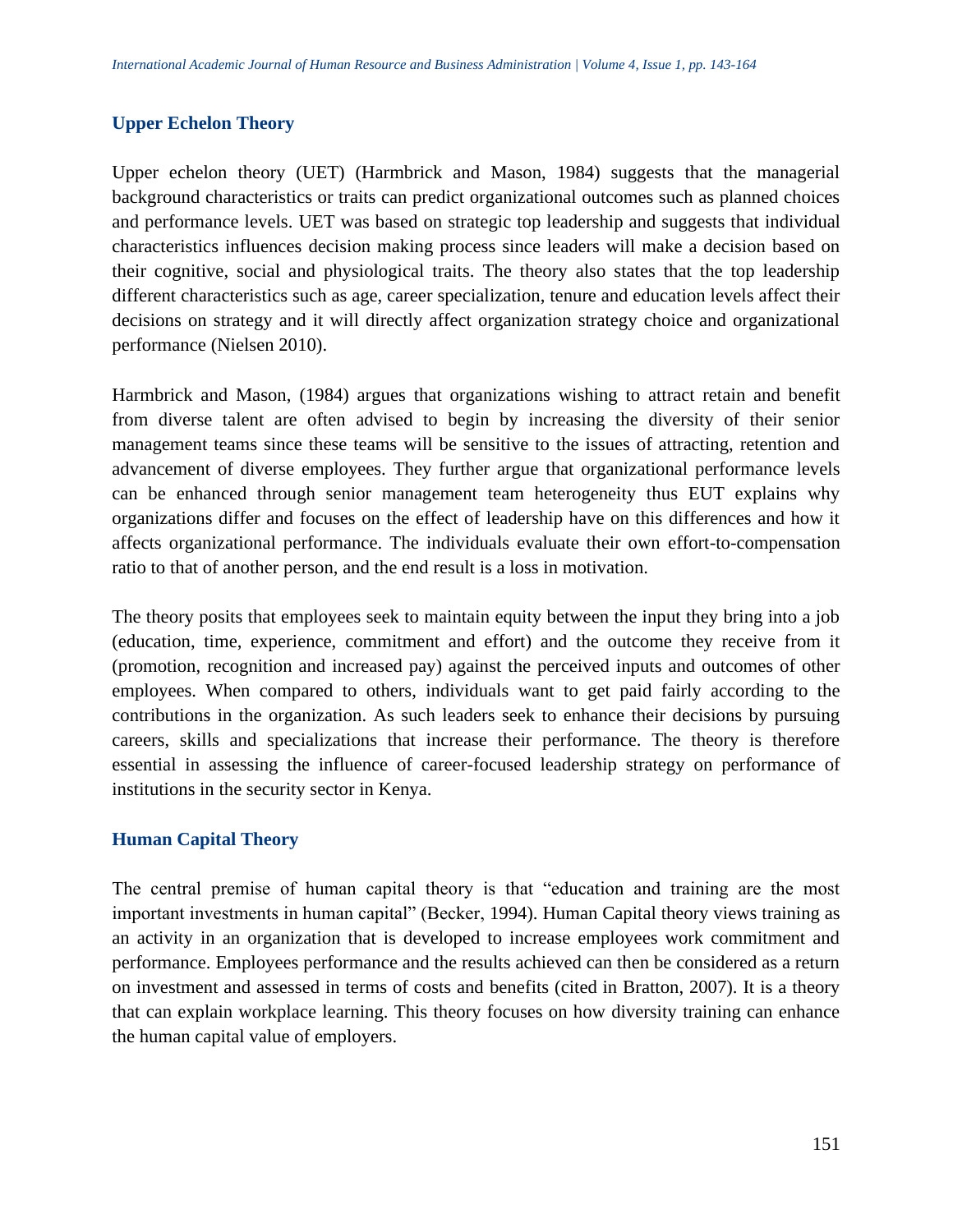Flamholtz and Lacey (1981), state that, "human capital theory proposes that people's skills, experience, and knowledge are a form of capital and that returns are earned from investments made by the employer or employee to develop these attributes." The Human capital theory holds that employees should invest in specific training and further initiation of more promotion opportunities to enhance employees' career path prospects. Thus, the human capital perspective at the level of the organizations, due to its emphasis on skills and performance, appears to offer more support for generalized investments in the human resources. Training needs are identified so that wasteful expenditure can be avoided, objectives are set and outcomes are evaluated to ensure that programmes meet the objectives specified and organizational criteria (Bratton, 2007). In a working environment, other workmates can feel demotivated for seeing their fellow colleagues getting such preferential treatments, or exemptions from the common law. This is likely to have an effect on performance. The study shall attempt to unearth any form of exemptions or advantages that are enjoyed by minority groups within the organization. Further inquiries shall be made to understand how such privileges affect the motivation of other employees not receiving such benefits, or how it eventually impacts on their performance. This will include assessment of inclusion training strategy as espoused in the national security agencies. The theory is therefore vital in establishing the influence of inclusion training strategy on performance of institutions in the security sector in Kenya.

## **Maslow's Hierarchy of Needs Theory**

Maslow's hierarchy of needs was first introduced in Abraham Maslow's paper "A theory of human motivation" in 1943. Maslow hierarchy of needs states that these needs dictates an individual behavior and he places them into five progressive categories with physiological needs, safety needs, love and belonging needs, self-esteem up to self-actualization needs. According to (Sartorius 2016) states that employers must meet each level of employee's needs for employees to attain personal growth and career development and truly commit themselves.

Choi and Rainey (2016) further notes that failing to meet diverse employees' needs at any level can create lack of fulfilment in their professional lives causing them to eventually try to fulfil these needs on their own, for instance, leaving the organization for another organization. Managers should identify the need level at which each employee is at and then satisfy them. A diverse workforce whose self-esteem needs are satisfied results in feelings of confidence, adequacy, competency and a sense of achievement convincing them to stay in the organization for longer (Marcus, 2015).

Rainey (2015) notes growth needs of the minority have lasting motivational effects and help them to maintain and improve their work performance, a scenario Reddick (2013) confirms employees' bond with their organizations. Organizations are made of different groups, the management and the employees, who in normal circumstances have different objectives.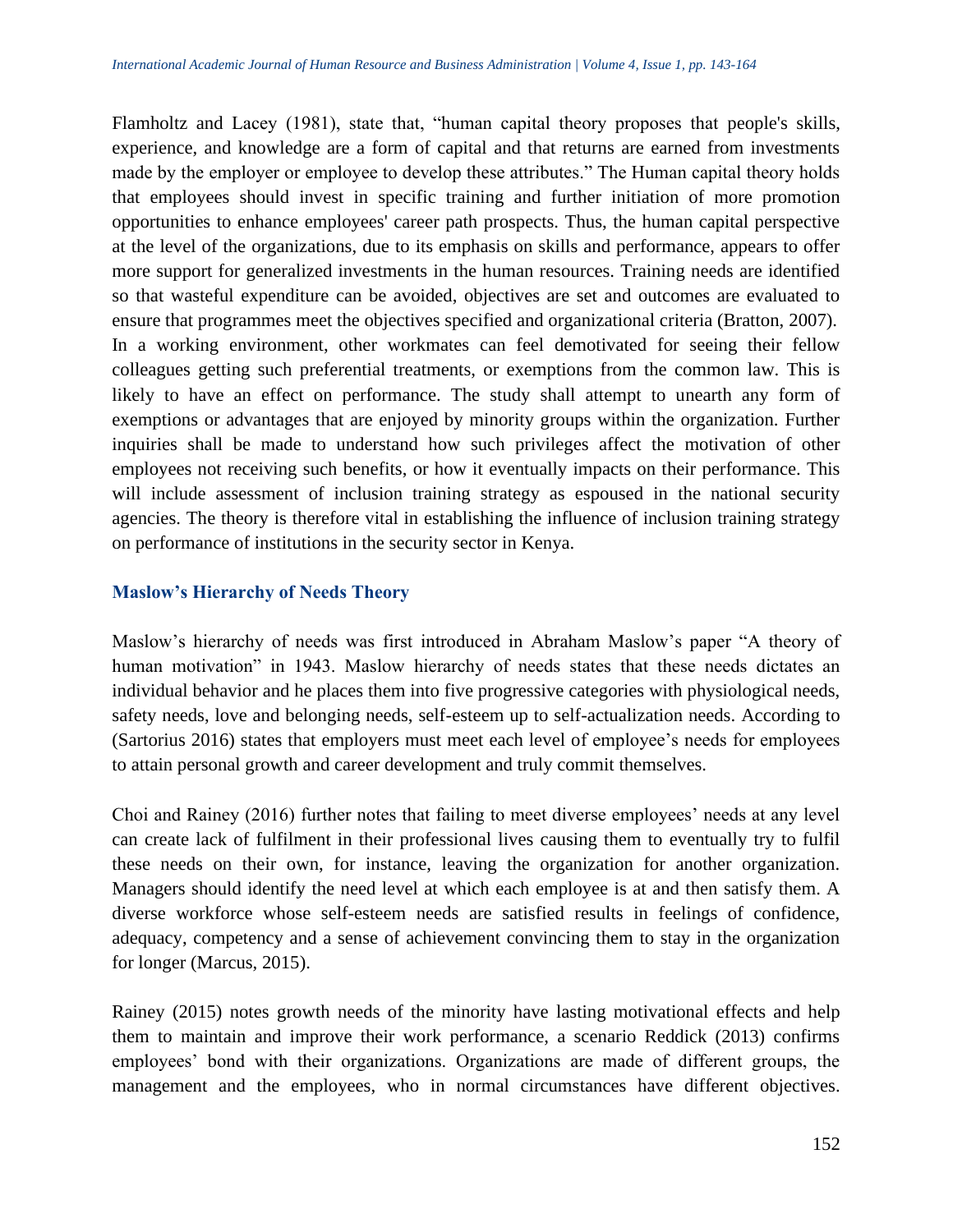Moreover in any organization, there may be different sources of authority, a likely source of conflict over allocations of tasks, work or rewards. Acknowledging that there may exist competing sources of authority allows for resolving of such conflicts in any organization amicably.

The formation of trade unions to bargain collectively on behalf of employees not only provides management with the most efficient means of reducing workplace conflict, but also encourages output by letting employees to unite and counteract the authority of managers when negotiating for contracts (Abbott, 2006). This gives the employees stronger negotiating power compared to when they are arguing as individuals. They are then more likely to have their grievances heard. Employees whose expectations are met by the employer tend to be more productive. By attempting to establish the workforce needs, organizations are able to address the diverse needs. This theory is hence fundamental in exploring the influence of diversity needs assessment strategy on performance of institutions in the security sector in Kenya.

#### **CONCEPTUAL FRAMEWORK**

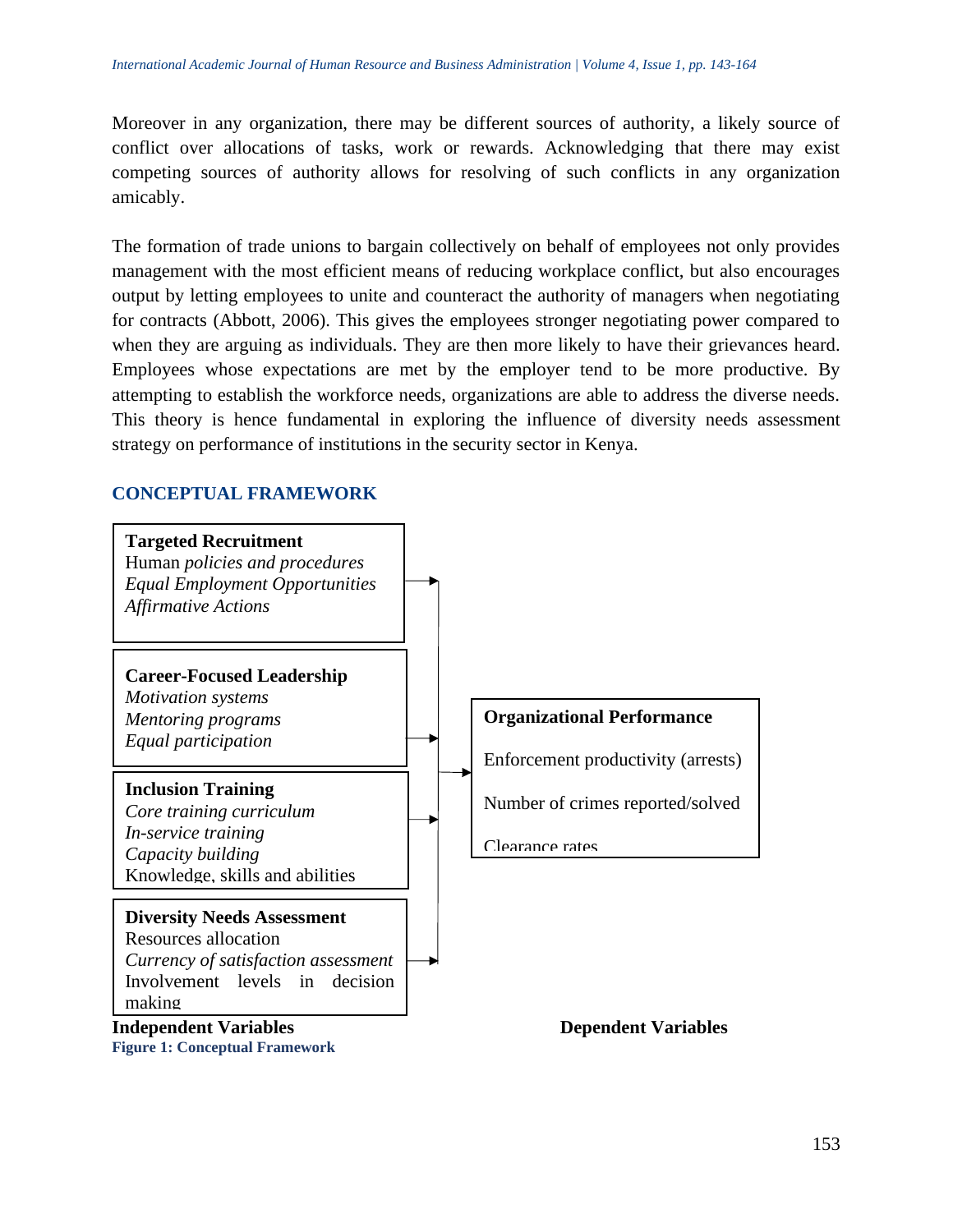## **Targeted Recruitment**

Targeted recruitment can improve performance of organization since organizations that design and adopt targeted recruitment strategy towards managing diversity are likely to attract the best human capital resource. Nnadi and Chinedu (2019) contend that firms can implement best practices of managing diversity to maintain competitiveness in the market. Organizations with well managed diversity are effective and steer ultimately producing corporate cultures that have new perspectives, pioneering capabilities and fresh ideas necessary to survive.

Shagufta and Siddharth (2021) reiterated that in Europe the society no longer works nor lives in an island; people are now part of the economy with competition coming from all over the continent. It is because of this reason that profit making governments and non-profit making organizations need to embrace diversity so as to become more innovative and open to change. Huong, Alexander, Jane, Connie and Jan (2020) revealed that embracing, maximizing and capitalizing on workplace diversity has become an important asset for management today. In India, managing diversity is a complex and unique HR issue in India due to its religious and cultural diversity and the use of legislation by the Indian state to tackle societal inequities and complexities. Nyakoi (2020) indicated that effective implementation of constitutional provisions is expected to diffuse the grievances of marginalized groups. Following these prescriptions, a new law was introduced requiring that one third of elective bodies should be made up of marginalized groups.

## **Career-Focused Leadership**

Organizations wishing to attract, retain and benefit from diverse talent are often advised to begin by increasing the diversity of their leadership. Wen, Ho, Kelana, Othman and Syed (2019) carried out a study on leadership Styles in influencing employees' job performances. The targeted population for this study would be employees working in the Malaysian private sector. Employees holding managerial and non-managerial position will be selected as respondents in this study. The inclusion criterion is the employees must have at least 3 years of working experience as they have been exposed to different types of leadership in their workplace employees. Self-administered questionnaires will be the main method of data collection. Prior to receiving the questionnaire, participants will be given a cover letter explaining the purpose and to assure the respondents of their confidentiality. The research findings demonstrated there is a relationship between leadership styles and job performances within an organization. Fear management creates stress that can produce the desired outcome in the short term while this success is not sustainable in the long run.

A study by Feldman (2019) looked at the effects of education level on job performance in two ways. First, it provides a meta-analysis on the relationships between education level and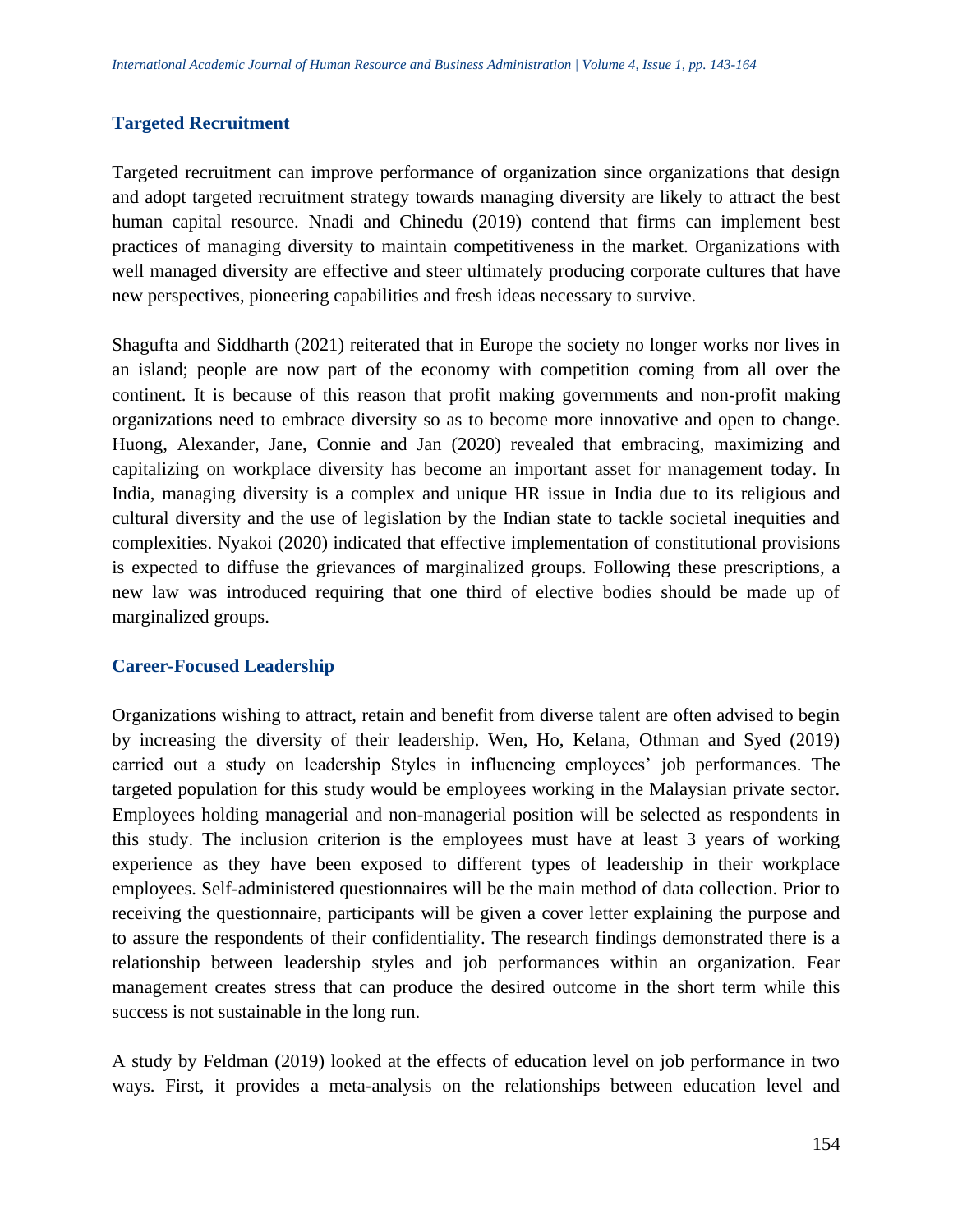dimensions of job behaviours representing task, citizenship, and counterproductive performance. The study adopted a descriptive research design and targeted 107 employees in the human resource department in the selected organizations. Structured questionnaire containing a five pointed Likert scale were used. The data collected was edited and sorted for completeness and analyzed with the help of statistical package for social sciences (SPSS version 22). Descriptive and inferential statistics frequencies and percentages as well as tables and graphs were used to present the analyzed data so as to facilitate a clear interpretation of results and assist in drawing conclusions. It was deduced that education stimulates performance of the core workplace task by equipping the individuals with a more authoritative and technical expertise with which they can complete their responsibilities. Through this, education is usually expected to create a positive correlation to task performance at the workplace.

## **Inclusion Training**

Inclusion puts the concept and practice of diversity into action by creating an environment of involvement, respect, and connection - where the richness of ideas, backgrounds or cultures (like origin, age, physical appearance, ethnicity, religion, gender, sexual orientation, disabilities, etc.), and perspectives are accepted, welcomed, equally treated, and valued. Education through training and career development is key for improved organizational performance because of its ability to increase the level of individual and organizational competency. Smith (2018) studied impact of diversity training on attitudes towards societal diversity and cognitive empathy. A total of 308 incoming university freshmen students participated in mandatory diversity training. Participants completed pen-and-paper surveys which assessed their attitudes towards societal diversity and cognitive empathy. Consistent with the hypotheses, results showed that both attitudes towards societal diversity and cognitive empathy improved after diversity training. However, there was no interaction effect of gender and ethnicity, suggesting that diversity training was similarly effective for both genders and both ethnicities.

Sahamkhadam (2020) conducted a study on effect of in-service training on teachers' attitudes towards inclusion. The research was carried out through electronic databases including ERIC, PsycINFO, Web of Science, and Google Scholar limited to studies published between1990 and 2020. The quality assessment process was conducted utilizing CASP checklist for randomized control trials. In total, 12studies were found eligible to include in data synthesis. The quality assessment showed that most studies were of moderate quality concerning study design and generalizability of results. Nine studies reported that in-service training programs had an effect on teachers' attitudes towards inclusion. Although the teachers' attitudes towards inclusion appear to be changed during the intervention process, long-term effects also need to be assessed. Ogega, Muya, and Nyaboga (2019) study sought to evaluate the effect of implementation of diversity training policyon employee commitment in selected county governments in Kenya. The study was guided by the Institutional theory. A descriptive survey was used to explore the effect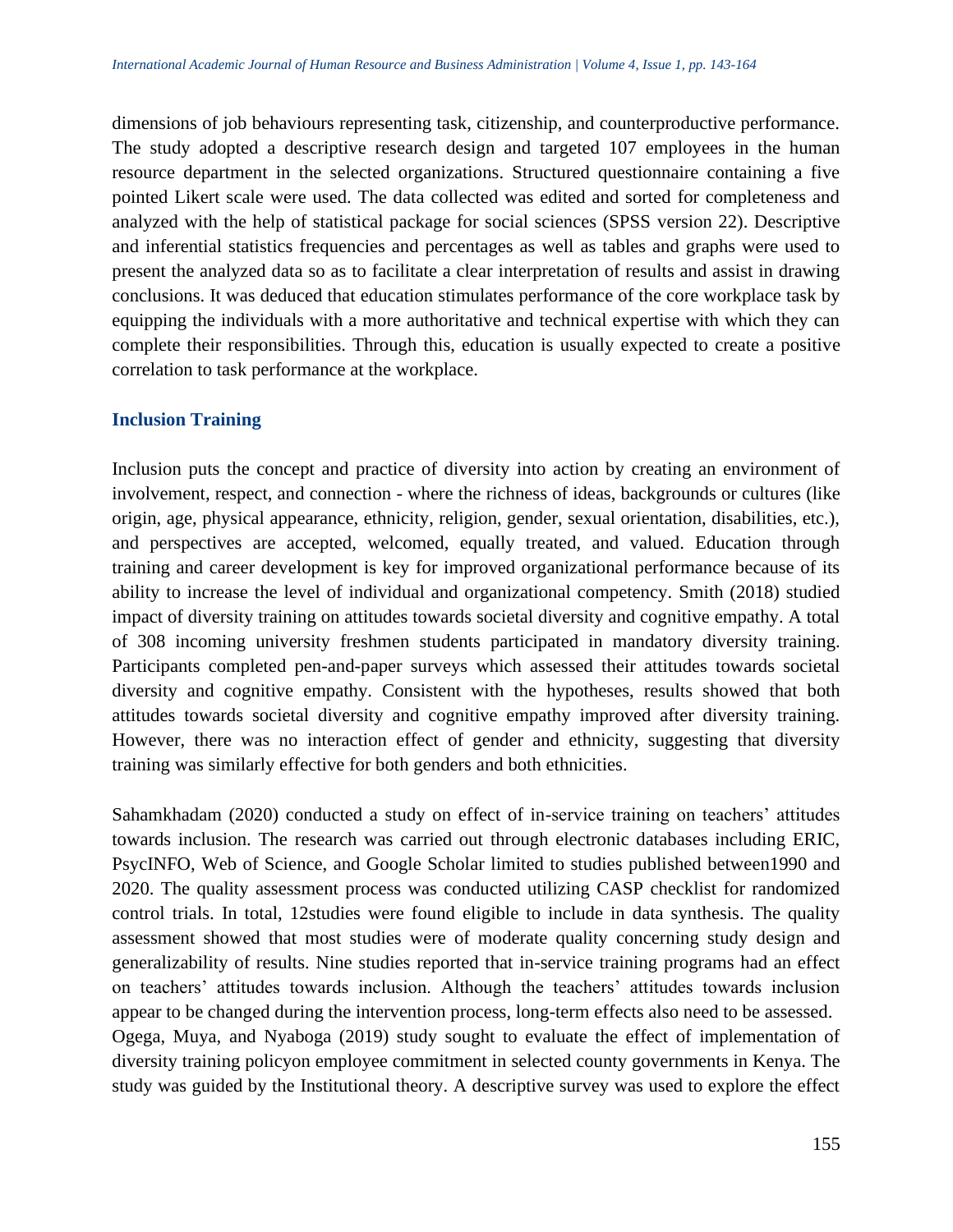of implementation of diversity training policy as a voluntary organizational diversity strategy and how it affects the commitment of employees. The focus of the study was 32 county governments that had not complied with the County Government Act on new appointments in regard to implementation of diversity management policies as per the 2016 Nation Cohesion and Integration Commission survey report. A sample of 494 respondents drawn from a target population of 7492comprising middle level management was obtained using simple random sampling techniques. Data was collected by use of questionnaires. Data was analyzed using descriptive statistics which included the mean, standard deviation, frequencies and percentages. Simple regression analysis was used to test the relationship between the implementation of diversity training policy and employee commitment. The descriptive statistic showed that respondents were neutral in their attitude towards the effectiveness of implementation of diversity training policy with a grand mean of 3.274. The findings from the regression analysis indicated that the coefficient of diversity training policy  $(\beta = -0.281)$  is negative and statistically significant (p=0.000< 0.05) in predicting employee commitment.

#### **Diversity Needs Assessment**

Diversity needs assessment practices helps avoid short-term solutions and enables long-term solutions by collecting accurate data about organizational strengths and weaknesses and reveals to managers that actually a problem exists. Rao (2020) asserts that the failure to carry out a thorough DNA can result in failure to capture information that could be used in designing, implementing, and evaluating an effective diversity training program. The objective of this audit is to uncover subtle sources of bias and identify ways in which organizational structure and climate are to meet the needs of diverse workforce. Ahmed, Khuwaja, Brohi and Othman (2018) pointed that organizational performance refers to the attainment of ultimate goals of the organization as set out in the key organizational plans.

Elsaid (2017) examined the effects of cross cultural work force diversity on employee performance in Egyptian pharmaceutical organizations. The study explored the impact of gender, age, and education background on employee performance in the Egyptian pharmaceutical industry which is renowned to employ highly diversified workforce. The results indicated that only two variables, gender and education background, were significant in explaining the variance in employee performance when different work force work together, while surprisingly, age diversity does not. In a study conducted by Gallego-Álvarez, García-Sánchez, and Rodríguez-Domínguez (2018) found that employees with gender differences have different perceptions of gender diversity in the workplace. Female managers were found to have more positive attitudes towards equality and diversity than their male counterparts.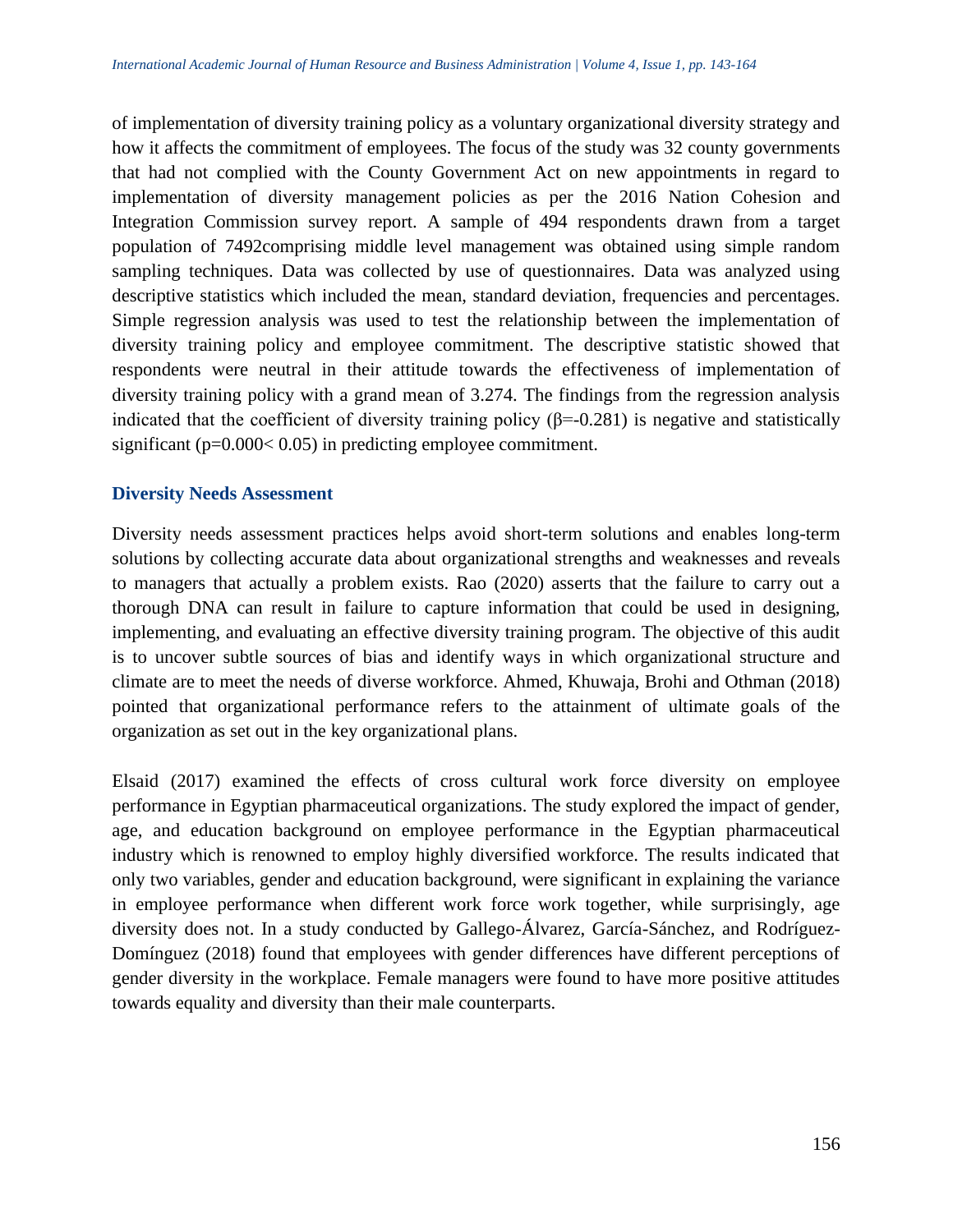#### **RESEARCH METHODOLOGY**

The study applied a descriptive research design to establish the influence of diversity management strategies on performance in the national security institutions. This enabled the researcher to establish the reasons of disparity between the diversity management strategies and performance in the national security institutions. The units of analysis were the national security institutions in Kenya. This comprised of Kenya Armed Forces, Kenya Air Force, Kenya Navy, National Intelligence Service, Kenya Police Service, Kenya Administration Police, Directorate of Criminal Investigation, Independent Policing Oversight Authority, Directorate of Public Prosecution and Ethics and Anti-Corruption Commission. The national security institutions were key in driving and achieving the national growth strategies through safeguarding and protecting the economic pillars across various spheres.

The performance of these institutions was therefore pegged against diversity management and inclusion strategies. These institutions were therefore crucial in investigating the influence of diversity management strategies on performance of institutions in the security sector in Kenya. The units of observation were the management staff working at the head offices of these security institutions in Nairobi, Kenya. According to Government Report (2020), there were 710 management staff working in senior, and middle level management in the head offices of these institutions in Nairobi. The top and middle level management staff were considered for this study. From these Institutions, the study involved 710 top management and middle-level management officers based in the head offices located in Nairobi. Stratified technique was used would be cluster sampling technique reason being the population is already grouped in to clusters. Stratified random sampling technique was used to select the sample. For this study, 10% of the target populace was chosen from every category level to take part in the gathering. This created a sample of 71 respondents. The research utilized both primary and secondary data. Primary data was collected using semi-structured questionnaires. The data collection instrument for this study was a questionnaire.

A semi-structured questionnaire was used as the tool for collecting data. Each item in the questionnaire had a five-point scale ranging from1=No extent, 2=Little extent, 3=Moderate 4=Great extent, and 5=Very great extent. The questionnaires were preferred because personal administration of questionnaires to individuals helped to develop close relationships with the respondents. An instrument pre-test was conducted to pre-test the research instruments. The researcher selected seven (7) respondents for the pre-test who were based on National Police Service staff in Kiambu, County. Data collected in the pre-test was analyzed and reliability checked using Cronbach's alpha, and results from the pre-test used to improve and strengthen the data collection instrument.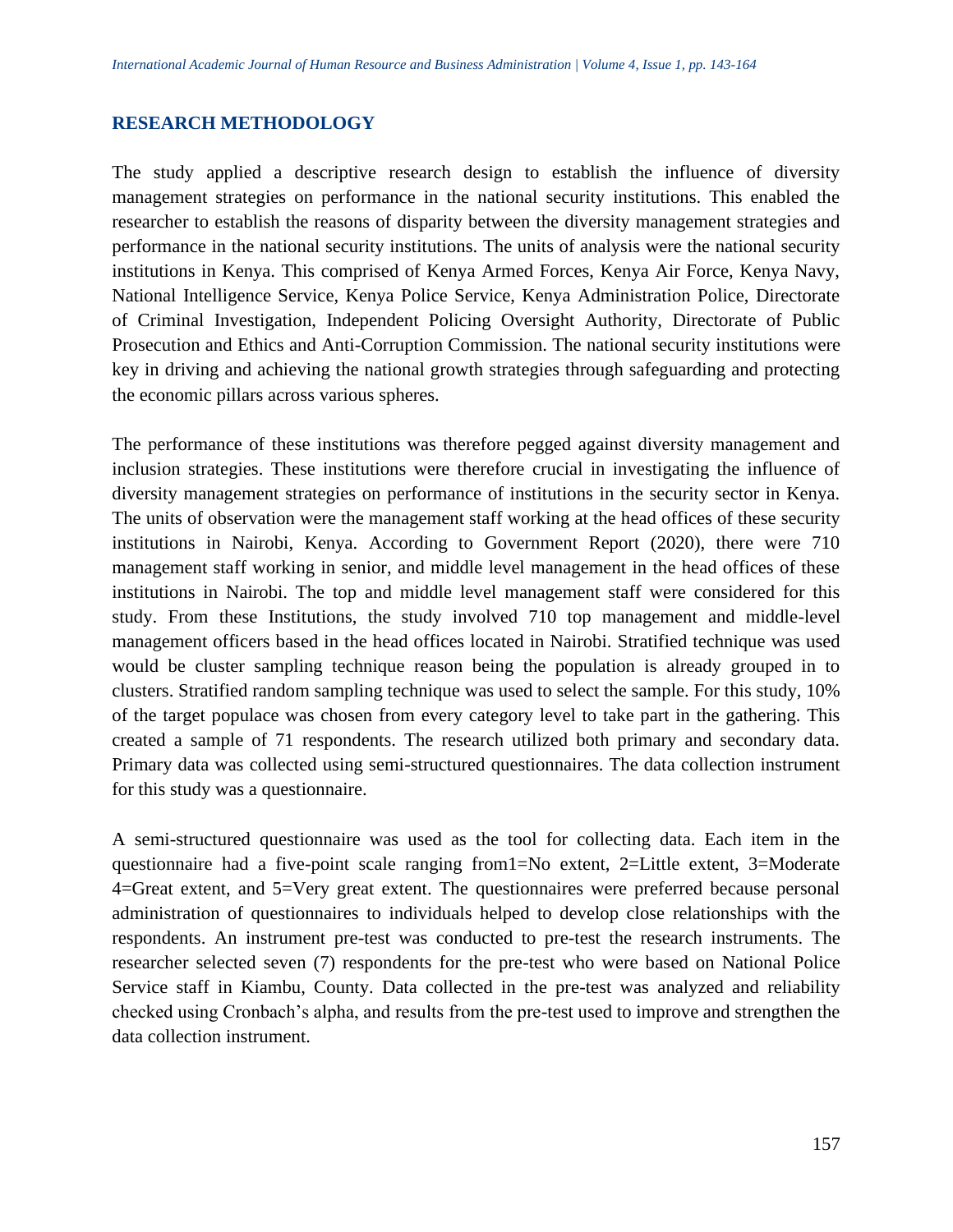The quantitative analysis of data was done to answer the research questions of this study. The researcher used Statistical Package for Social Sciences (SPSS Version 25) analysis software as well as Microsoft Excel (Spreadsheet) to aid in calculation of descriptive statistics. The study conducted inferential analysis involving multiple regression analysis. The relationship between diversity management strategies and the performance of national security institutions in Kenya was presumed as that of a linear relationship. Thus, a linear model shown below was used for the purposes of determining whether diversity management strategies have a significant influence on the performance in national security institutions. The multiple regression model equation was as follows:

 $Y = \beta_0 + \beta_1 X_1 + \beta_2 X_2 + \beta_3 X_3 + \beta_4 X_4 + \varepsilon$ 

Where; Y= organizational performance,  $β$  = Constant term/intercept,  $β$  = Beta coefficient,  $X_1=$ targeted recruitment,  $X_2$ = career-focused leadership,  $X_3$  = inclusion training,  $X_4$  = diversity needs assessment and  $\varepsilon$  =Error term. The results will be presented in terms of graphs, tables and charts.

#### **RESEARCH RESULTS**

Twelve (12) questionnaires from the senior management staff and 44 questionnaires from the middle management staff of the national security institutions were fully filled to meet the objectives of this study. In total there were 56 correctly filled questionnaires, resulting in a response rate of 78.9 percent. On the other hand, a total of 15 questionnaires were either not fully-filled or were not returned at all due to several reasons.

#### **Targeted Recruitment**

The study found that the equal employment opportunities commitment, support for affirmative action efforts, and incorporation of targeted recruitment in human resource policies and procedures greatly affect the performance of institutions in the national security in Kenya. On the other hand, promoting the institutions as diverse employers and talent pipeline (workforce planning, employer branding, and continuous sourcing) moderately affect the performance of institutions in the national security in Kenya. There is a positive and significance relationship between targeted recruitment and performance of National Security Institutions. From these results, positive hiring processes can produce long-term positive effect on the performance of organizations. Organizations with well managed diversity are effective and steer ultimately producing corporate cultures that have new perspectives, pioneering capabilities and fresh ideas necessary to survive.

## **Career-Focused Leadership**

The study established that there is incorporation of career-focused leadership strategies, there is a diversity management strategies in the strategic plan, the organizations emphasize on individual motivation, there has been initiation of specific funds to support diversity management strategies, there is frequency of participation in mentoring programs or diverse working teams as diversity champions and that there are stringent measures to promote equal participation on diversity management in the National Security Institutions. The career-focused leadership was found to have a positive and significant relationship to performance. All these aspects of career focused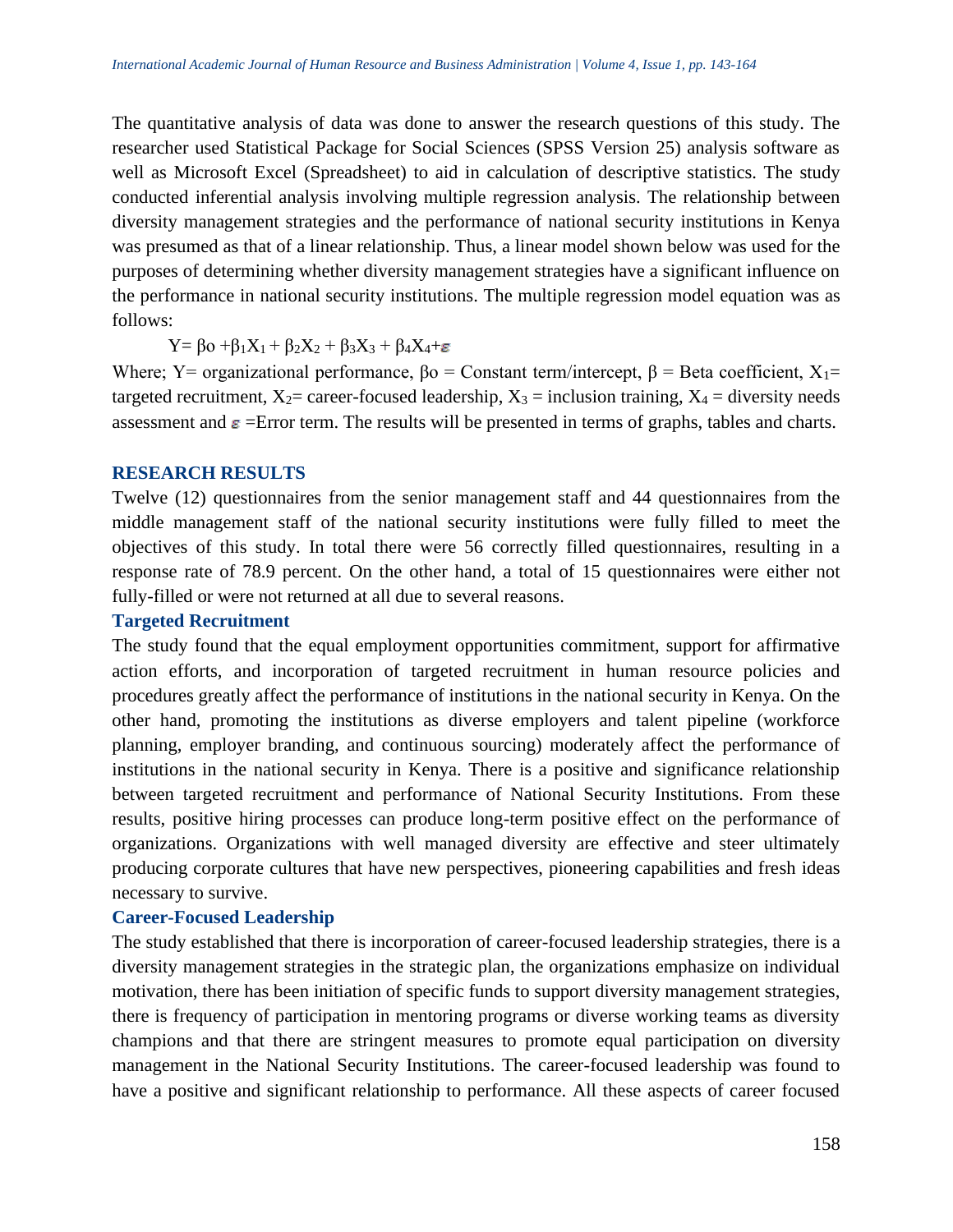leadership contribute largely to the performance of these Institutions. Accordingly, careerfocused leadership takes-up the role of 'diversity champions' in ensuring that organizations conduct targeted recruitment, diversity training, monitors selection and promotions to detect bias and holding line managers accountable for achieving diversity objectives.

#### **Inclusion Training**

The study reveals that diversity needs assessment precedes diversity and inclusion training, relevance - addressing the specific diversity and inclusion training needs, inclusion of diversity and inclusion training as part of core training curriculum and outcomes – changed diversity behaviours, job satisfaction, improved individual and performances of the Institutions greatly. Inclusion training is seen to have a positive effect on the performance of National Security Institutions. As per these results, inclusion training is key for improved organizational performance because of its ability to increase the level of individual and organizational competency. Inclusion training programs help employees to obtain necessary knowledge, skills and abilities to work effectively in sustaining and improving current work activities.

## **Diversity Needs Assessment**

The study ascertained that clear objectives which ensure training interventions are effectively implemented and DNA covering the Institutions, their operations and individuals are largely effective in influencing performance. On the contrary, there are diversity experts and DNA teams in the organizations and the effectiveness of DNA in addressing the needs identified are moderate towards performance of National Security Institutions. The regression model as well shows that diversity needs assessment is positively related to performance of National Security Institutions. From these findings, diversity needs assessment is a useful starting point for planning diversity activity in the organization and identifying gaps in the current practice. It helps in providing the means to establish organizational accountability by providing a framework for planning and the allocation of resources.

| <b>Item</b>                |                       |    |                | <b>Value</b>       |             |         |  |
|----------------------------|-----------------------|----|----------------|--------------------|-------------|---------|--|
| Model                      |                       |    |                | 1                  |             |         |  |
| R                          |                       |    |                | 0.876              |             |         |  |
| R Square                   |                       |    | 0.767          |                    |             |         |  |
| <b>Adjusted R Square</b>   |                       |    |                | 0.758              |             |         |  |
| Std. Error of the Estimate |                       |    |                | 0.173              |             |         |  |
| <b>Model</b>               | <b>Sum of Squares</b> | df |                | <b>Mean Square</b> | $\mathbf F$ | Sig.    |  |
| Regression                 | 0.804                 |    | $\overline{4}$ | 3.216              | 3.436       | .015(a) |  |
| Residual                   | 0.026                 |    | 51             | 6.708              |             |         |  |
| Total                      | 0.830                 |    |                |                    |             |         |  |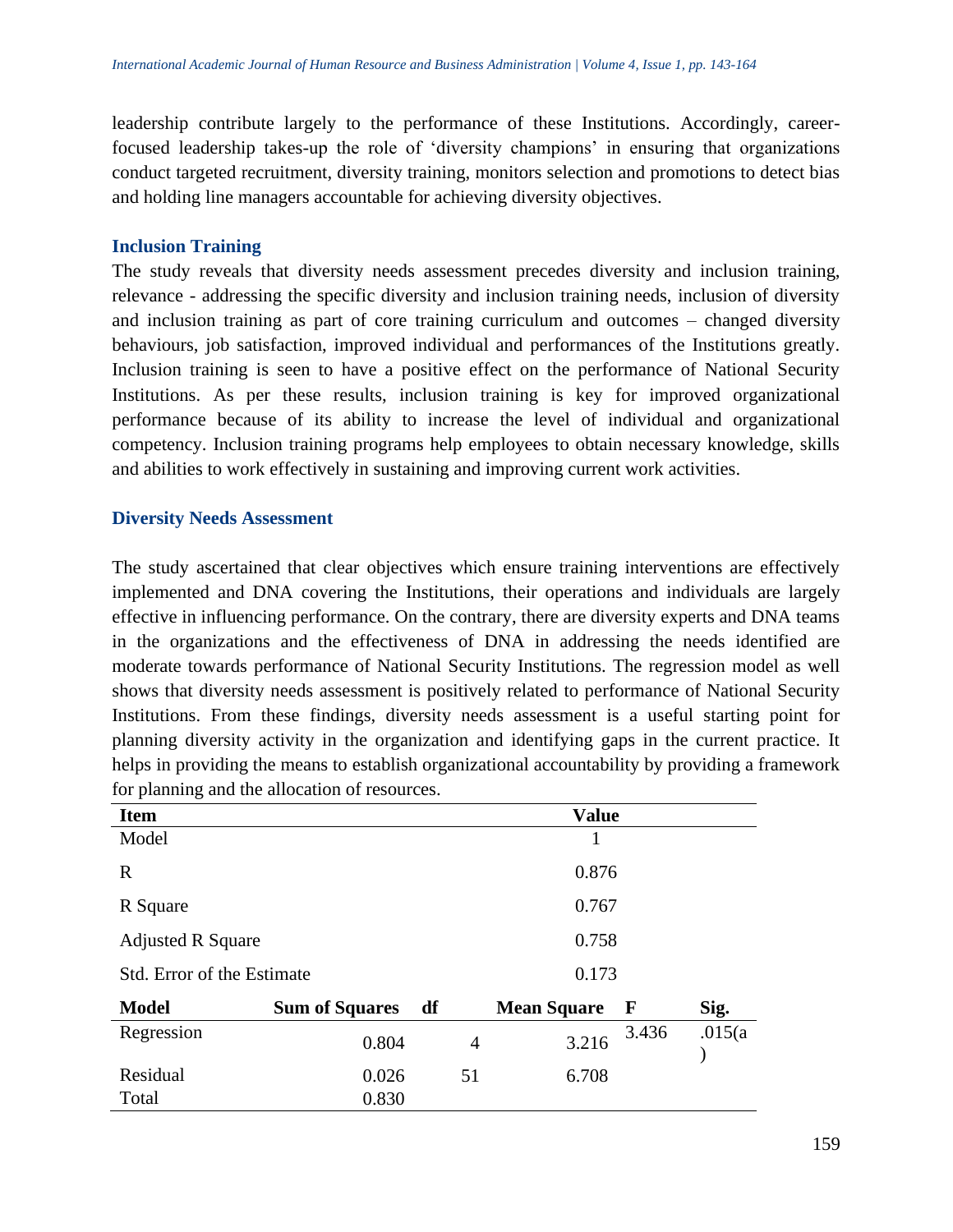| <b>Model</b>                  | <b>Unstandardized</b><br><b>Coefficients</b> |                   | <b>Standardized</b><br><b>Coefficients</b> | t       | Sig.   |
|-------------------------------|----------------------------------------------|-------------------|--------------------------------------------|---------|--------|
|                               | B                                            | <b>Std. Error</b> | <b>Beta</b>                                |         |        |
| (Constant)                    | 4.778                                        | 0.453             |                                            | 10.5475 | 0.0429 |
| Targeted recruitment          | 0.862                                        | 0.114             | 0.024                                      | 7.5614  | 0.0150 |
| Career-focused<br>leadership  | 0.879                                        | 0.108             | 0.029                                      | 8.1389  | 0.0133 |
| Inclusion training            | 0.646                                        | 0.173             | 0.086                                      | 3.7341  | 0.0463 |
| Diversity needs<br>assessment | 0.712                                        | 0.137             | 0.064                                      | 5.1971  | 0.0264 |

The regression model  $(Y = \beta_0 + \beta_1 X_1 + \beta_2 X_2 + \beta_3 X_3 + \beta_4 X_4 + \epsilon)$  therefore becomes.

 $Y=4.778 + 0.862X_1 + 0.879X_2 + 0.646X_3 + 0.712X_4$ 

The model therefore means that, holding constant the predictor variables, the performance of National Security Institutions would have a coefficient of 4.778. From the results, the regression coefficient for targeted recruitment is 0.862. This is supported by a significant value of 0.015 which is less than 0.05. This result shows that there is a significance relationship between targeted recruitment and performance of National Security Institutions. Based on these findings, there is therefore a positive and significant relationship between targeted recruitment and performance of National Security Institutions. A unit increase in the targeted recruitment reforms would result to 0.862 times increase in performance of National Security Institutions.

The career-focused leadership was found to have a positive and significant relationship to performance. This is indicated by a regression coefficient of 0.879 and a p-value of 0.0133 less than 0.05 showing the significance of the relationship. Based on the coefficient, it is evident that a unit increase in career-focused leadership would result to 0.879 times increase in performance of National Security Institutions. Additionally, inclusion training is seen to have a positive effect on the performance of National Security Institutions. This is shown by the regression coefficient of 0.646 with a significance value of 0.0463 which is less than 0.05 the critical value at the 5% level of significance. This therefore shows that a unit increase in inclusion training would result to 0.646 performance of National Security Institutions.

The regression model as well shows that diversity needs assessment is positively related to performance of National Security Institutions. The regression coefficient for this was obtained to be 0.7120 with a significant value of 0.0264 less than 0.05 indicating a significant effect of diversity needs assessment on performance. Thus, a unit growth in diversity needs assessment would result to 0.7120 times increase in performance of National Security Institutions. From these results, career-focused leadership contributes the most to the performance of National Security Institutions in Kenya, followed by targeted recruitment, then diversity needs assessment while inclusion training contributes the least. These results conform with those of Nyakoi (2020) who indicated that diversity management strategies like targeted recruitment, career-focused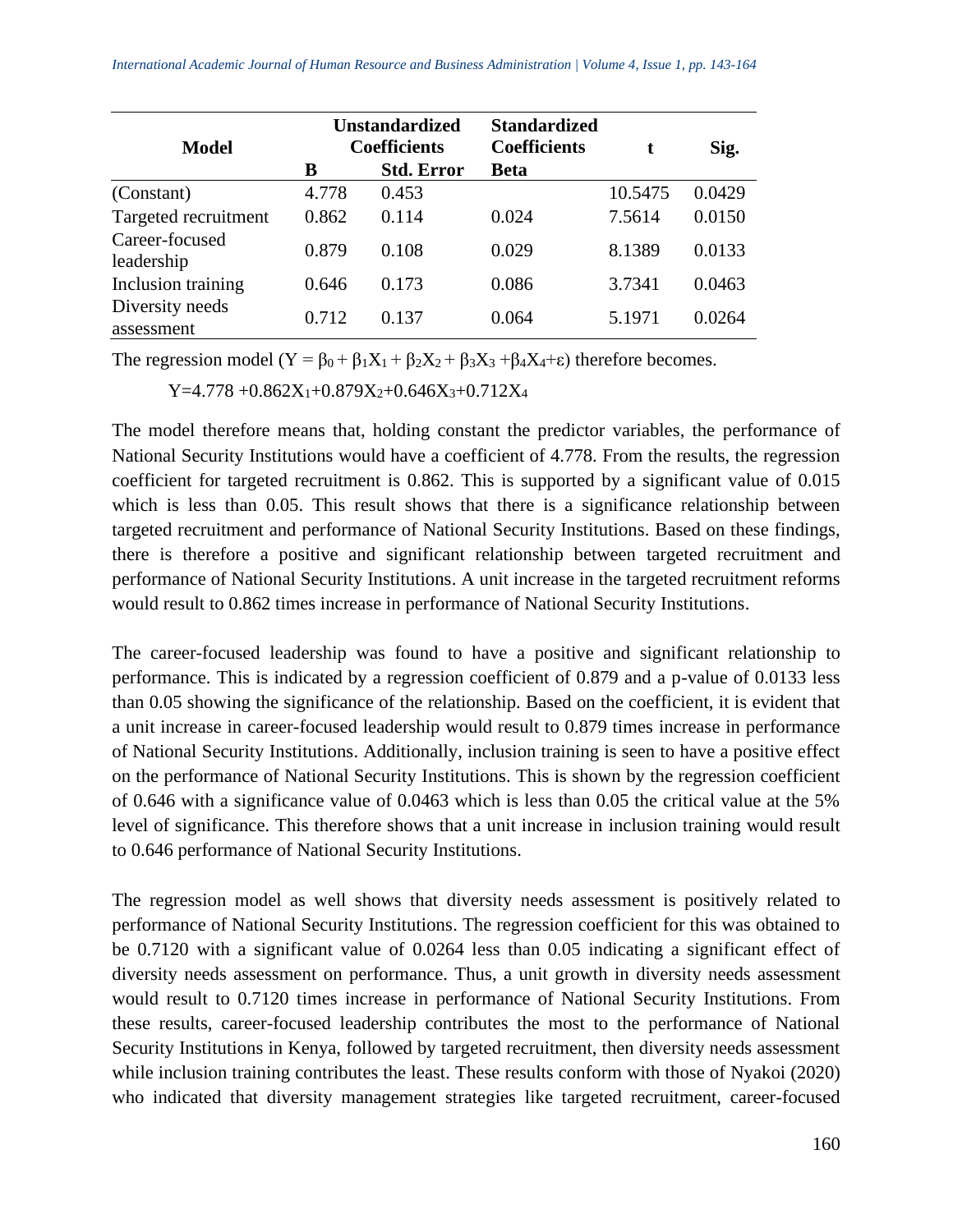leadership, inclusion training and diversity needs assessment strategies enhance organizational productivity, viability, level of innovation and sustainability hence overall performance.

# **CONCLUSIONS**

The study concludes that target recruitment indicators have a great contribution to the performance of national security institutions in Kenya. The targeted recruitment improves the performance of organizations since organizations that design and adopt targeted recruitment strategy towards managing diversity attract the best human capital resource. Targeted recruitment improves performance of organizations since adoption of targeted recruitment strategy towards managing diversity leads to attraction of the best human capital/resource.

The study deduces that career-focused leadership stimulates performance of the core workplace task by equipping the individuals with a more authoritative and technical expertise with which they can complete their responsibilities. Strong career-focused leadership helps the Institutions to attract, retain and benefit from diverse talents that are crucial in increasing the diversity management, their leadership and overall performance.

The study resolves that inclusion training is a major contributor to the performance of organizations classified under the national security organs in Kenya. In-service training, customized training program, attitudes towards inclusion and career development are key for improved organizational performance because of their ability to increase employee commitment, individual competency and organizational performance. Inclusion training promotes a sense of belonging among employees and this brings about a feeling of being connected to work thus employees work harder and smarter, producing higher quality results of work.

The study deducts that diversity needs assessment is a great contributor to the performance of national security institutions. Accordingly, the National Security institutions have adopted DNA to uncover the possibilities of promotion of creativity, innovative problem solving and productivity, through sharing of diverse ideas and perspectives and thus faring well in their overall performance.

The study finally concludes that diversity management strategies play a great role on performance the Security Organs in Kenya. Diversity management strategies enhance organizational productivity, viability, level of innovation and sustained competitiveness hence overall performance. Career-focused leadership has the greatest contribution towards the performance of National Security Institutions in Kenya, followed by targeted recruitment, then diversity needs assessment while inclusion training contributes the least. Diversity management strategies enhance involvement and fairness promoting more inclusive, high performing teams and organizational environments.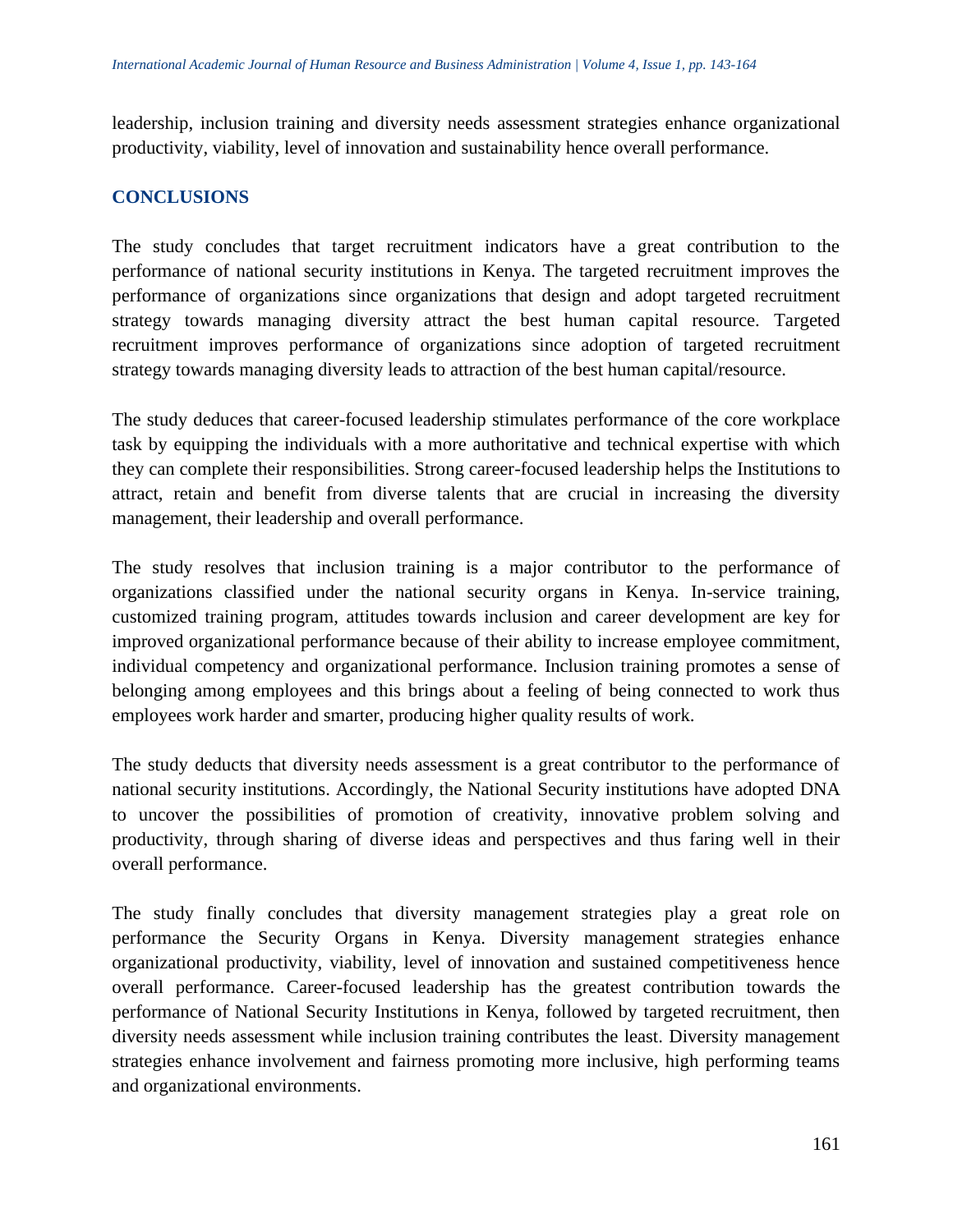## **RECOMMENDATIONS**

From the findings, targeted recruitment was found to have a great contribution to Organizational Performance. As such, National Security Institutions can leverage on their reputation, remuneration packaging, as well as job security as some of the core factors in attracting and recruiting quality talents. Use of modernized techniques such as the use of social media, mainstream media, physical interviews and intelligent sourcing would proven to help in selecting quality talents. Through adoption of these recruitment and selection subsystems of human resource information system the Institutions would select the right persons and hence realize improved performance.

From the findings, career-focused leadership has a positive and significant relationship with performance of national security institutions. Accordingly, its recommended that the Institutions could formulate and adopt career-focused leadership styles that uphold diversity practices which will enhance interaction amongst personnel across all cadres. This would include motivation systems, mentoring programs and equal participation approaches leading, enhancing, and adopting diversity hence fostering better overall performance.

Inclusion training has a positive effect on the performance of National Security Institutions. For these Institutions to reap more benefits, there is need to enhance inclusion training through establishing core training curriculum that considers diverse management in the institutions. There is also need to provide in-service training, capacity building as well as knowledge, skills and abilities for the staff working in these institutions. This will create a sense of belonging, togetherness and unity hence boosting individual, team and organizational performance.

For diversity training to be successful a needs assessment that makes use of an instrument to examine the organizations diversity climate needs to be developed and implemented in the National Security Institutions. Such instruments are used to evaluate the current prevailing climate putting consideration the resources allocation, currency of satisfaction assessment and involvement levels in decision making in these Organizations. Diversity needs assessment would help in enacting change and sustaining a diversity centric culture. In accordance, therefore, personnel working in the national security institutions should receive training to understand how diversity needs is manifested across all levels of the employee and organization experience.

In overall, diversity management strategies have contributed immensely to the performance of national security institutions with special emphasis on enforcement productivity (arrests), number of crimes reported/solved, clearance rates and response times. As such, these Institutions could steer ultimately producing corporate cultures that have new perspectives, pioneering capabilities and fresh ideas necessary to survive. Creation of awareness and acceptance of all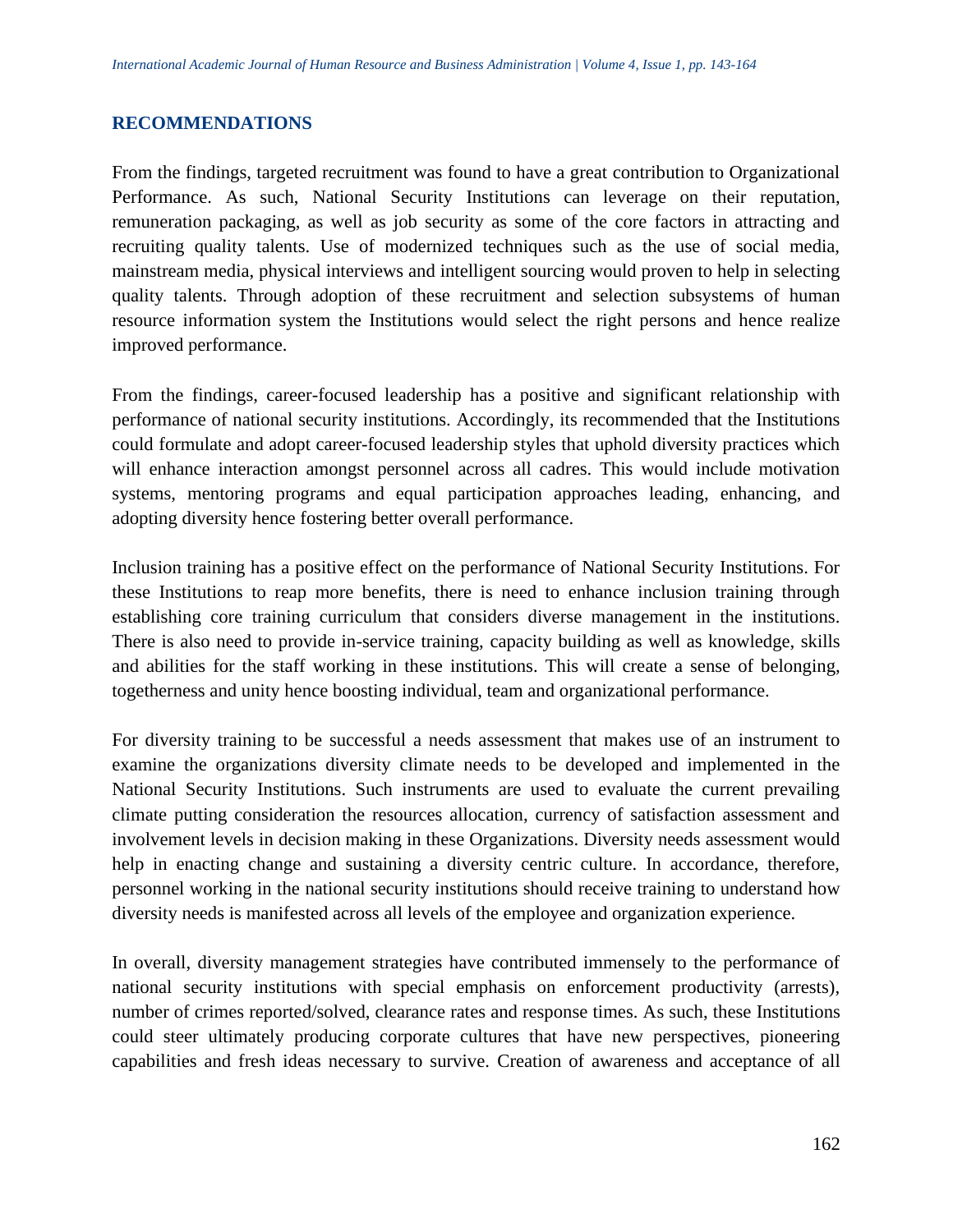genders, sexual orientations, ethnic backgrounds, educational qualifications and corporate cultures would create diverse workplaces and enhanced organizational performance.

## **REFERENCES**

- Akanksha, J. & Lata, D., (2019). Perceived diversity and employee well-being: mediating role of inclusion, *Personnel Review,* 10.1108/PR-12-2018-0511, ahead-of-print, ahead-of-print.
- Alain, K., Lena, K, Angela, K, Ngunjiri, F.W. & Sieben, B. (2019). Diversity in underresearched countries: new empirical fields challenging old theories?, *Equality, Diversity and Inclusion: An International Journal,* 10.1108/EDI-03-2019-0110.
- Aneesya, P., Rakesh, K.A. & Utkal, K., (2018). Inclusive workplace and organizational citizenship behavior, *Equality, Diversity and Inclusion: An International Journal,*  10.1108/EDI-03-2017-0054, 37, 6, (530-550).
- Deborah, N. B, (2018). Duality and Fallibility in Practices of the Self: The 'inclusive subject' in diversity training, *Organization Studies,* 40, 1, (93-114).
- Frank, L. K. & Ohemeng, J.M. (2021), Employee perception of inclusivity and organizational performance: The case of the Ontario public service, *Canadian Public Administration,* 10(1): 26-50.
- Gargi, B. (2018), Measuring the Different Facets of Diversity Using Quantitative Methods, *Statistical Tools and Analysis in Human Resources Management,* 10(4): 169-196.
- Huong, L, Alexander, N, Jane, M, Connie, Z. & Jan, F. (2020), Work–life balance in Asia: A systematic review, *Human Resource Management Review,* 2(3): 10-16.
- Muthiora, D.M. (2017). *Workforce Diversity Management and Employee Performance in National Biosafety Authority, Kenya.* Unpublished Thesis Submitted to Kenyatta University.
- Nnadi, C. S. O., & Chinedu, U. A. (2019). Effect of Diversity Management Strategies on Employee Retention among Staff of Nigeria Deposit Insurance Corporation. *International Journal of Academic Research in Business and Social Sciences,* 9(7), 999– 1019.
- Rana H, Alain K, Angela K, Wambura N. (2020), Diversity in India: addressing caste, disability and gender, Equality, *Diversity and Inclusion: An International Journal,* 3(4), 22-32.
- Richa, S. & Vibhav, S. (2019). Shifting Landscapes of Diversity in India: New Meaning or a Contextual Shift?, *Diversity within Diversity Management,* 6(1): 45-56.